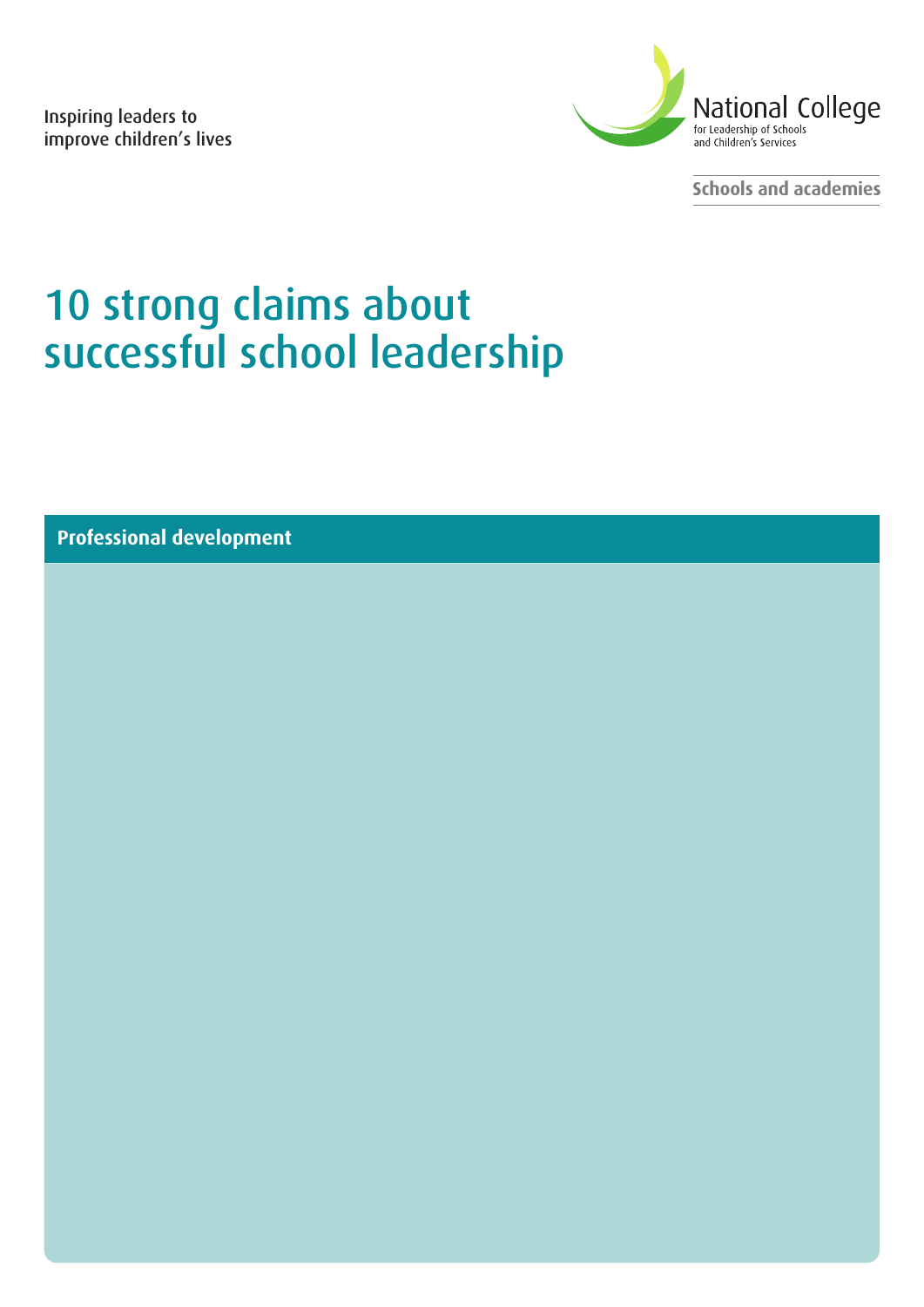# Acknowledgements

We would like to thank all the teachers and heads who gave generously of their time and energy to participate in this project, especially those headteachers and staff who gave us material for the case studies and allowed us insight into their successful leadership journeys.

Thanks also go to the members of the research team for their commitment, skills and sustained presence: Clare Penlington (Nottingham), Palak Mehta (London), Alison Kington (Nottingham) and Elpida Ahtaridou (London), and to Martina Daykin and Hayley McCalla for the many miles travelled. Last but not least, we would like to thank Dr Colin Conner for his wise advice in shaping this report.

Christopher Day, Pam Sammons, David Hopkins, Alma Harris, Ken Leithwood, Qing Gu and Eleanor Brown.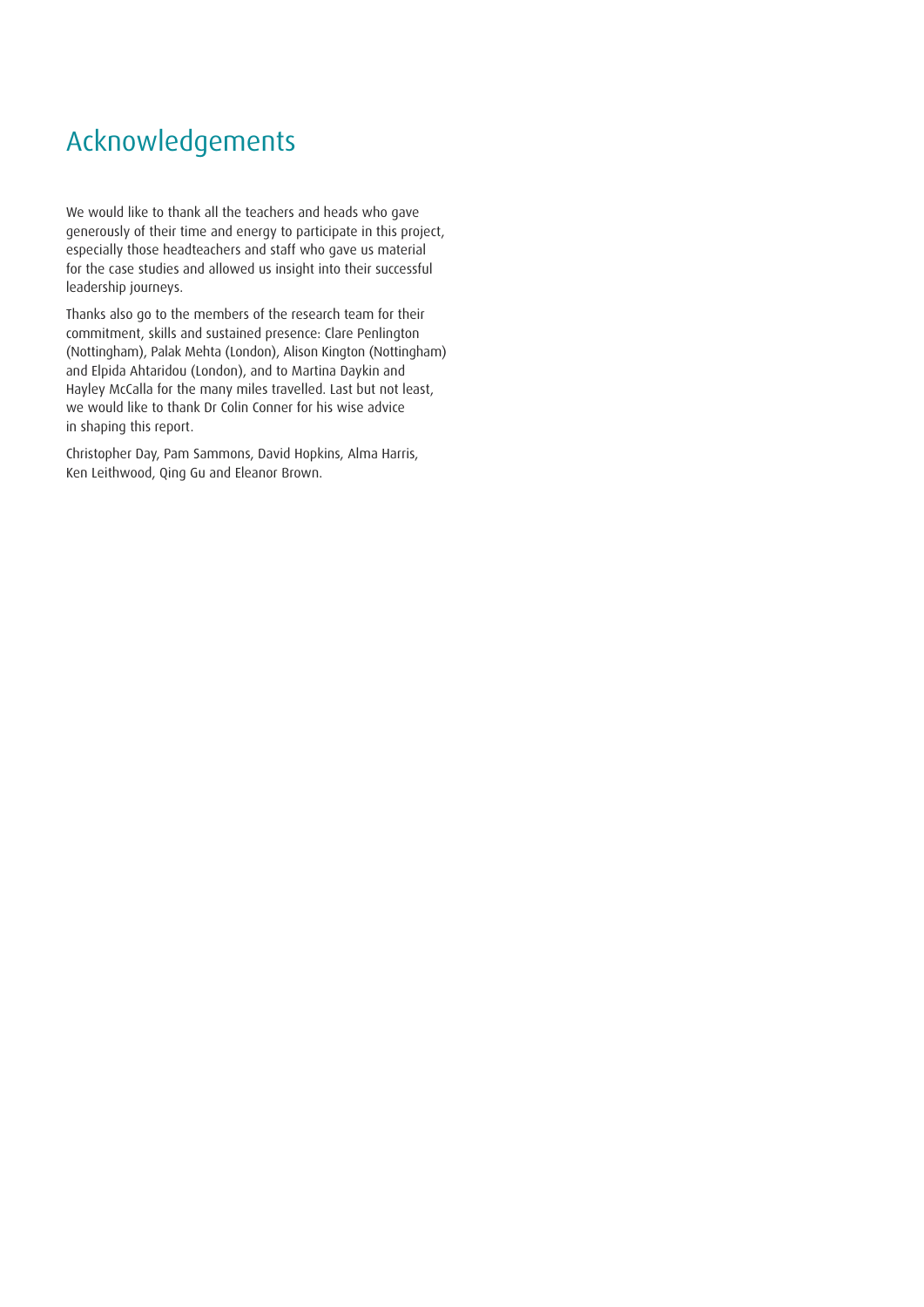# **Contents**

| Introduction                                                                                                                         | $\overline{2}$ |
|--------------------------------------------------------------------------------------------------------------------------------------|----------------|
| 10 strong claims                                                                                                                     | 3              |
| Claim 1: Headteachers are the main source of leadership<br>in their schools                                                          | 3              |
| Claim 2: There are eight key dimensions of successful<br>leadership                                                                  | 4              |
| Claim 3: Headteachers' values are key components<br>in their success                                                                 | 7              |
| Claim 4: Successful heads use the same basic leadership<br>practices, but there is no single model for achieving success             | 8              |
| Claim 5: Differences in context affect the nature, direction<br>and pace of leadership actions                                       | 9              |
| Claim 6: Heads contribute to student learning and<br>achievement through a combination and accumulation<br>of strategies and actions | 10             |
| Claim 7: There are three broad phases of leadership success                                                                          | 12             |
| Claim 8: Heads grow and secure success by layering<br>leadership strategies and actions                                              | 15             |
| Claim 9: Successful heads distribute leadership progressively                                                                        | 16             |
| Claim 10: The successful distribution of leadership depends<br>on the establishment of trust                                         | 17             |
| Conclusions                                                                                                                          | 19             |
| Appendix 1                                                                                                                           | 20             |
| References                                                                                                                           | 21             |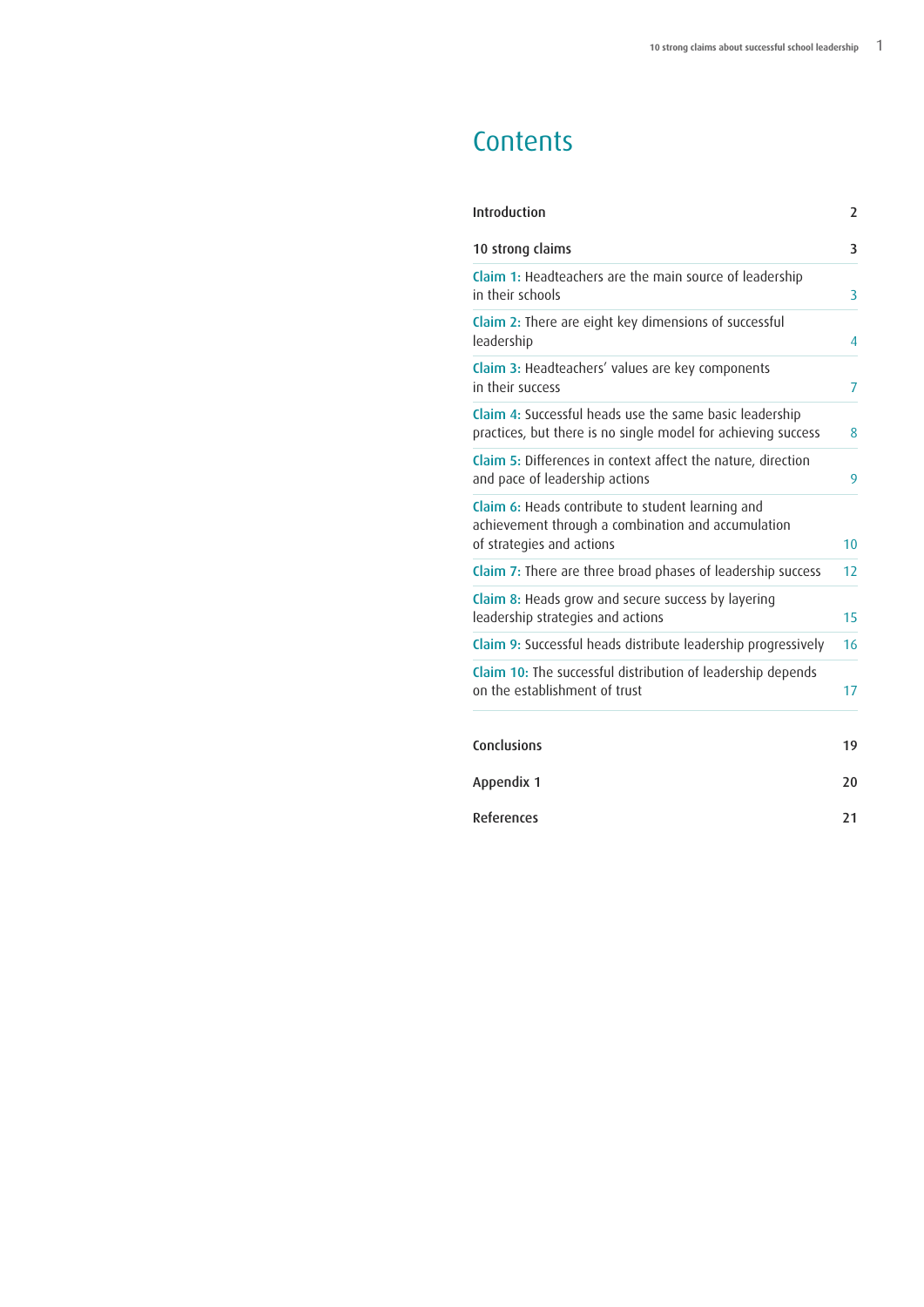# <span id="page-3-0"></span>Introduction

This report summarises the findings of a three-year national research project on the impact of leadership on pupil outcomes, with particular reference to the leadership of the headteacher (DCSF, 2009). It is the sequel to Seven strong claims about successful school leadership (Leithwood et al 2006) and it confirms, qualifies and builds on those original claims.

The research project investigated a national sample of schools which had improved pupil learning outcomes over at least three consecutive years under the leadership of the same headteacher. It included a literature review and surveys completed by the heads and a range of other stakeholders. In addition, 20 case studies of primary and secondary schools were conducted over 2 years.

The research found that leaders of successful schools define success not only in terms of test and examination results, but also in terms of personal and social outcomes, pupil and staff motivation, engagement and wellbeing, the quality of teaching and learning and the school's contribution to the community.

Also, successful heads improve pupil outcomes through who they are – their values, virtues, dispositions, attributes and competences – as well as what they do in terms of the strategies they select and the ways in which they adapt their leadership practices to their unique context.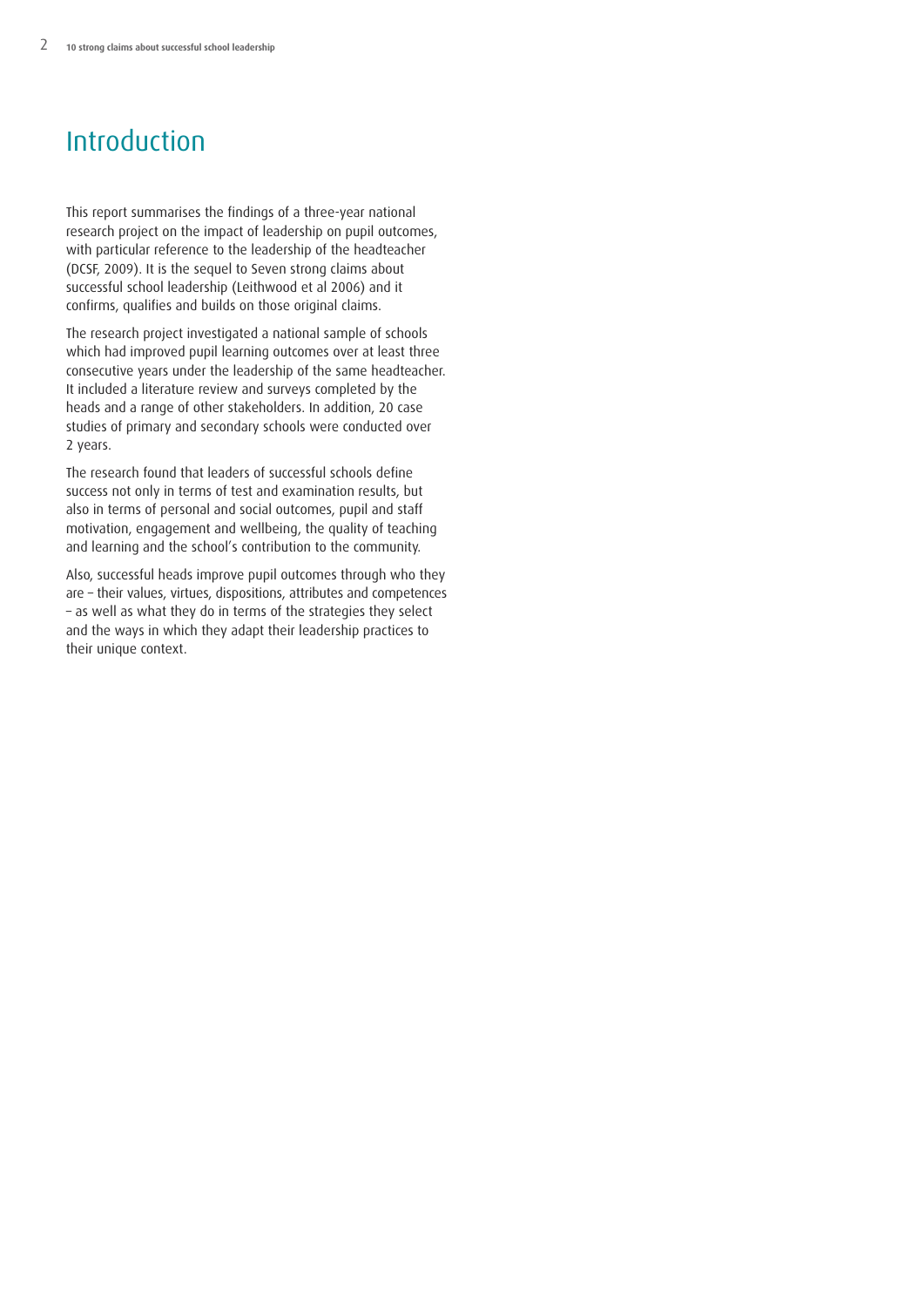# <span id="page-4-0"></span>10 strong claims

- **1** Headteachers are the main source of leadership in their schools.
- **2** There are eight key dimensions of successful leadership.
- **3** Headteachers' values are key components in their success.
- **4** Successful heads use the same basic leadership practices, but there is no single model for achieving success.
- **5** Differences in context affect the nature, direction and pace of leadership actions.
- **6** Heads contribute to student learning and achievement through a combination and accumulation of strategies and actions.
- **7** There are three broad phases of leadership success.
- **8** Heads grow and secure success by layering leadership strategies and actions.
- **9** Successful heads distribute leadership progressively.
- **10** The successful distribution of leadership depends on the establishment of trust.

### **Claim 1: Headteachers are the main source of leadership in their schools**

**Headteachers are perceived to be the main source of leadership by key school staff. Their educational values, reflective strategies and leadership practices shape the internal processes and pedagogies that result in improved pupil outcomes.**

The leadership of the head has a direct effect on teachers' expectations and standards. This includes the way they think about, plan and conduct their teaching and learning practices, their self-efficacy, commitment and sense of wellbeing, and their organisational loyalty and trust, all of which indirectly influence pupil outcomes.

Leaders in improving schools diagnose individual and organisational needs and place the needs of pupils first. They then select improvement strategies in well-thought-out combinations and sequences so that these reinforce and support each other. There is a strong link between setting the direction and restructuring the organisation, and between reculturing the organisation and improving school conditions.

**Since our previous review (Leithwood et al, 2006), more evidence has been uncovered to support our original finding that school leadership is second only to classroom teaching as an influence on pupil learning1.**

Our case study evidence confirms the importance of headteachers to the level of expectations, aspirations and wellbeing of staff, the improvement of teaching and learning conditions, and the wellbeing and achievement of pupils:

I think underestimating the importance of a good head would be wrong. It doesn't matter how the work is delegated, he is still sailing the ship, so to speak.

**School business manager**

The head is an incredible leader. I don't know what her secret is, except she has good interpersonal skills, good organisational skills. She's forward thinking. She has a way of encouraging self-belief in staff. I don't know what she has for breakfast, but it works!

# **Primary teacher**

If I have any strengths at all, I would say it is in choosing the right people for the school.

**Secondary head**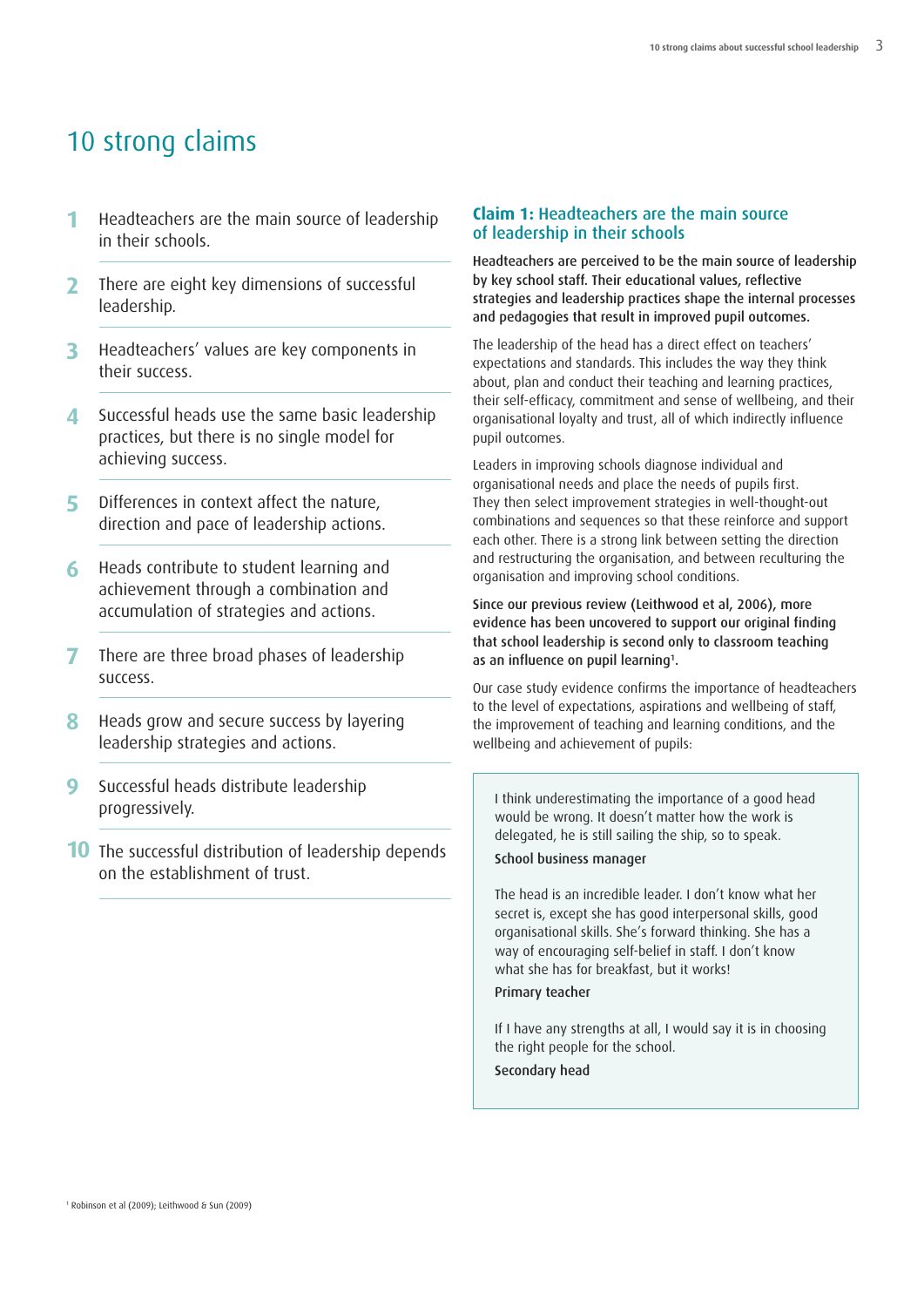<span id="page-5-0"></span>When I appoint staff, I don't care about the academic qualifications. We always watch them teach. When I am going around, I look at what they are doing, how they react to children, because if they haven't got a good rapport with the children, they are not going to be able to deliver an effective lesson. And the children are not going to engage with them.

#### **Secondary head**

She's in charge and I think everybody knows that. The children know she's the head because she can walk into the hall and it goes silent. She's got this air of authority, which I think the children like. It makes them feel very secure because the head is there.

**Primary deputy head**

# **Claim 2: There are eight key dimensions of successful leadership**

**Our study identifies eight key dimensions of successful leadership, which all centre on student learning, wellbeing and achievement.**

**In our previous review (Leithwood et al, 2006), we argued that four core leadership practices – setting directions, developing people, redesigning the organisation, and managing the teaching and learning programme – formed part of the repertoire of successful leaders. Our new evidence builds on these core practices.**

#### Successful leaders:

- define their values and vision to raise expectations, set direction and build trust
- reshape the conditions for teaching and learning
- restructure parts of the organisation and redesign leadership roles and responsibilities
- enrich the curriculum
- enhance teacher quality
- enhance the quality of teaching and learning
- build collaboration internally
- build strong relationships outside the school community

Although the sequence, timing, order and combination of these strategies varies from school to school, the visions and values are strikingly similar.

In Figure 1, the inner circle illustrates the core focus of leaders' attention, the inner ring their core strategies, and the outer ring the actions they take in support of these strategies. The building of trust is an intrinsic part and embedded within each of the core strategies and an essential part of the actions in the outer ring. The eight dimensions are described below.

#### Figure 1 **The dimensions of successful leadership**

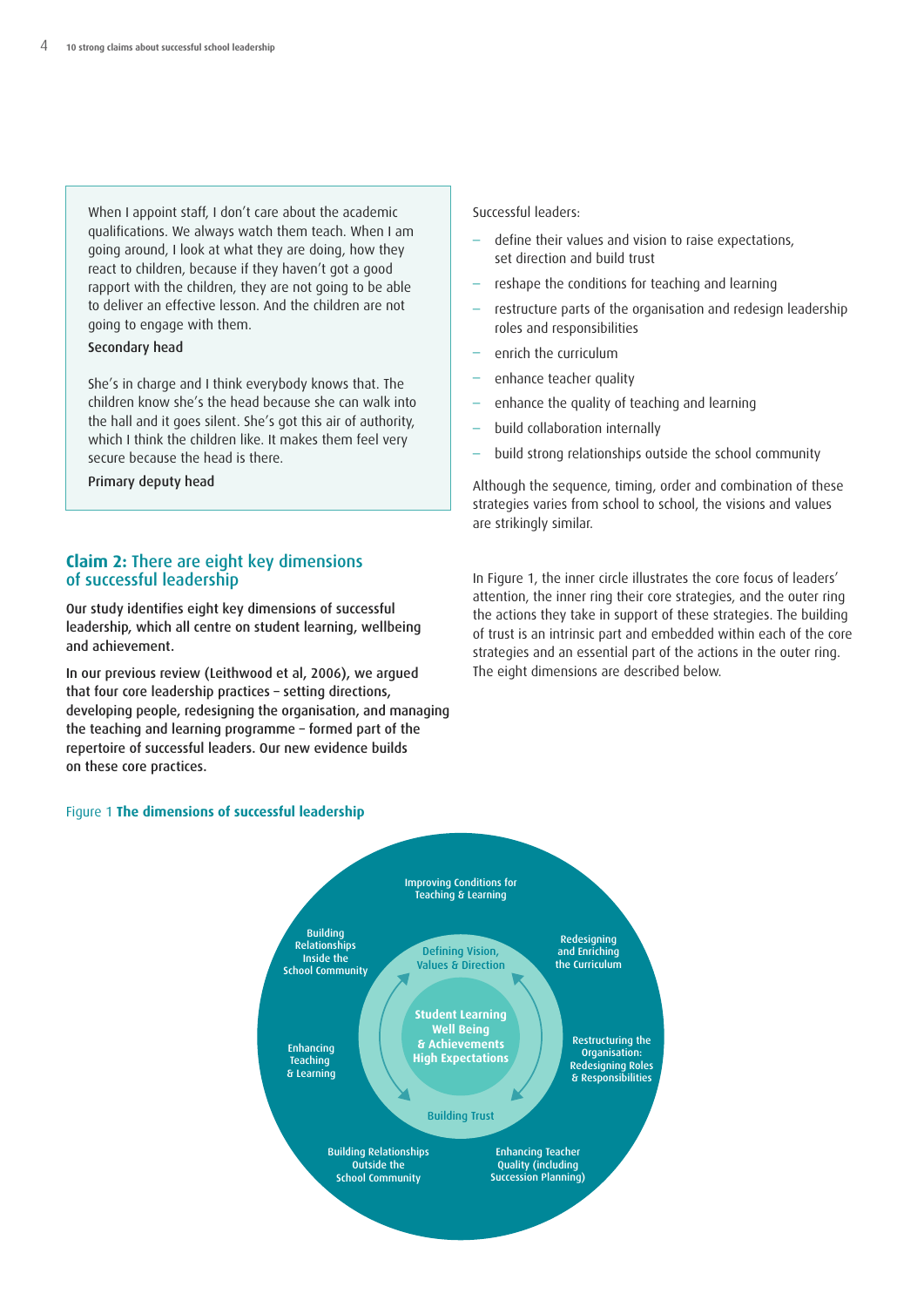**Defining the vision, values and direction.** All the heads had a very strong and clear vision and set of values for their school, which heavily influenced their actions and the actions of others, and established a clear sense of direction and purpose for the school. These were shared widely, clearly understood and supported by all staff. They were a touchstone against which all new developments, policies or initiatives were tested.

I always had a vision of where I knew the school had to be. That was always there, but I did not sit down and think 'this year we are going to do this'. We do have a strategic long-term plan, but until you get some of the key things right, the staff just would not have coped with a more creative curriculum. We did some creative things but it needed to be managed in such a way that people were not overwhelmed and felt quite secure and confident to trial things.

**Primary head**

**Improving conditions for teaching and learning.** All the heads identified the need to improve the conditions in which the quality of teaching could be maximised and pupils' learning and performance enhanced. They developed strategies to improve the school buildings and facilities. By changing the physical environment of the schools and improving the classrooms, the heads were confirming the connection between high-quality conditions for teaching and learning, and staff and pupil wellbeing and achievement.

The biggest changes have been a new school building, new facilities, especially in certain departments. In terms of my department that has been fantastic. As with anything there have been problems, you are moving from a school that has been up for 50 years and you are used to certain things. Staff have to readjust to the new school. It has been a settling-in process, but I think that has been the biggest change. I think that has been a positive change. **Secondary head of department**

**Restructuring the organisation: redesigning roles and responsibilities.** The heads purposefully and progressively redesigned their organisational structures, redesigned roles and distributed leadership in ways that promoted greater staff engagement and ownership which, in turn, provided greater opportunities for student learning.

While the exact nature and timing varied from school to school, there was a consistent pattern of changing the hierarchy. This included:

- redefining senior leadership functions
- changing from a horizontal to a vertical pastoral structure
- using teaching and learning responsibilities (TLRs), advanced skills teachers (ASTs) and support staff more widely

Roles, responsibilities and accountabilities were made clear to all staff and were allocated according to ability. There was also recognition of people's individual strengths and organisational needs.

So there was the reshaping of the senior management team and we started to look at accountabilities a lot more. The job descriptions were revised to reflect the national standards far more closely. The first thing was that the senior management team was extended to incorporate all the core subjects.

**Secondary deputy head**

**Enhancing teaching and learning.** All the schools were continually looking for new ways to improve teaching, learning and achievement. The heads provided a safe environment for teachers to try new models and alternative approaches that might be more effective. Staff responded positively to the opportunity. It affected the way they saw themselves as professionals and improved their sense of self-efficacy. This, in turn, had a positive impact on the way they interacted with pupils and other members of staff.

I think the head gives you the freedom to experiment, obviously not to go completely overboard and mess it all up, but he's very positive, very supportive, and he will listen to you. Then obviously he has an overview of that, but he allows you to get on with your role.

**Secondary head of department**

I have been trying to change the mindset of every teacher to say that every teacher is a manager and a leader. Everybody is, within their own classroom. **Primary head**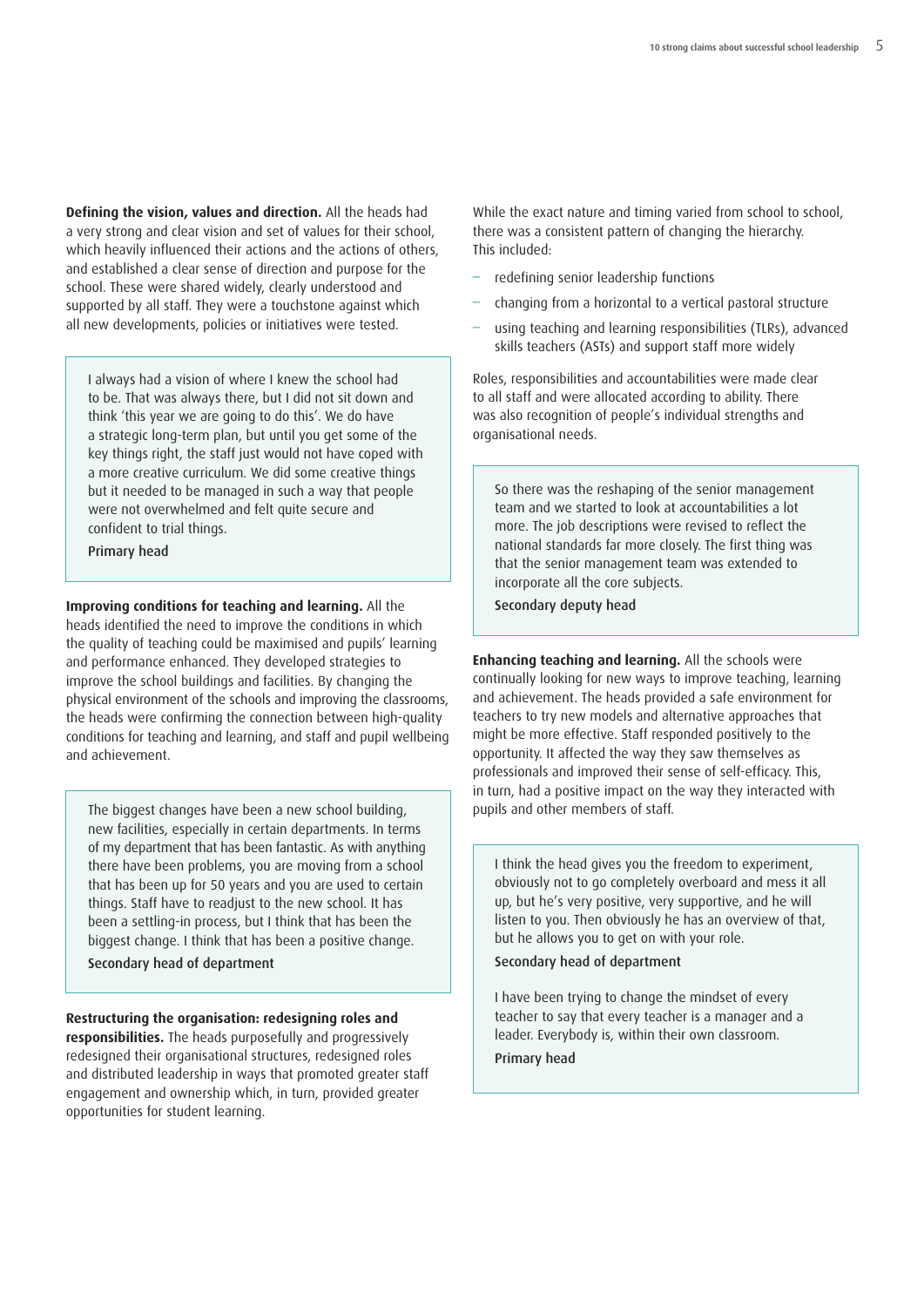**Redesigning and enriching the curriculum.** All the heads focused on redesigning and enriching the curriculum as a way of deepening and extending engagement and improving achievement. Academic attainment was not in competition with personal and social development: the two complemented one another. The heads adapted the curriculum to broaden learning opportunities and improve access for all children, with the emphasis on 'stage not age' learning. Many of these changes were in line with government initiatives. In primary schools there was particular emphasis on greater flexibility and continuity between Key Stage 1 and Key Stage 2, while in secondary schools the focus was on personalised learning and providing different pathways towards vocational qualifications.

Each student is doing a personal curriculum, something that we have tailored for them to help them get the best out of the school while they are pursuing their various curriculum options.

**Secondary head of department**

A number of the schools had introduced more emotional support into the curriculum through personal health and social education (PHSE) programmes. Building creativity and self-esteem featured heavily in the curriculum, as did a focus on developing key skills for life. There was major emphasis on enjoyment of learning, and recognition that when pupils enjoy learning, they are more effective learners.

The big thing about the school is the PHSE curriculum. It is very caring, and throughout the school we are teaching the children right from nursery to be caring and respectful of each other and to share things, to respect each other's differences and to look out for each other. And when visitors come to the school they notice how polite the children are – even the very, very young children. **Primary teacher**

There was also emphasis on providing a broad range of extracurricular activities, including at lunch time and in after-school clubs, as well as activities during school holidays.

**Enhancing teacher quality (including succession planning).** Heads provided a rich variety of professional learning and development opportunities for staff as part of their twin drive to raise standards and sustain motivation and commitment. They placed a high premium on internally led professional development and learning, but teachers and support staff were also encouraged to take part in a wide range of in-service

training (Inset), and were given the opportunity to train for external qualifications. This combination of external and internal continuing professional development (CPD) was used to maximise potential and develop staff in diverse areas.

We do get quite a lot of in-house training. That is important because going out on various days out and courses to learn specific things is fine for one member of staff and then obviously you have the opportunity of extending your knowledge from that single day to your department, but as a teacher working in a particular area, sometimes you can't always extend that to people beyond your particular area simply because you don't have time to do it. So we tend to have more people coming in so that the whole school can benefit from the same things.

**Secondary teacher**

Succession planning was a feature of all the schools, while targeted recruitment was a feature in those which acted as Training Schools for pre service teaching students.

Previously [the head] would interview until he got the right person. Recently – I'm talking about 18 months ago – he started talking about appointing somebody from within the school as the new leadership in such and such a department, and training them up ourselves rather than taking people who come in from elsewhere.

**Secondary head of department**

**Building relationships inside the school community.** Heads developed and sustained positive relationships with staff at all levels, making them feel valued and involved. They demonstrated concern for the professional and personal wellbeing of staff. The relationship between heads and senior leadership teams (SLTs) in particular was one of trust and mutual respect. They engendered loyalty from parents, staff and pupils.

He walks round the school all the time. He'll go into lessons, he'll cover, he leads assembly, he goes in both staff rooms and he knows the children, he knows the parents. He's got an open-door policy in terms of staff and parents. He's got a good relationship with the governors.

**Primary deputy head**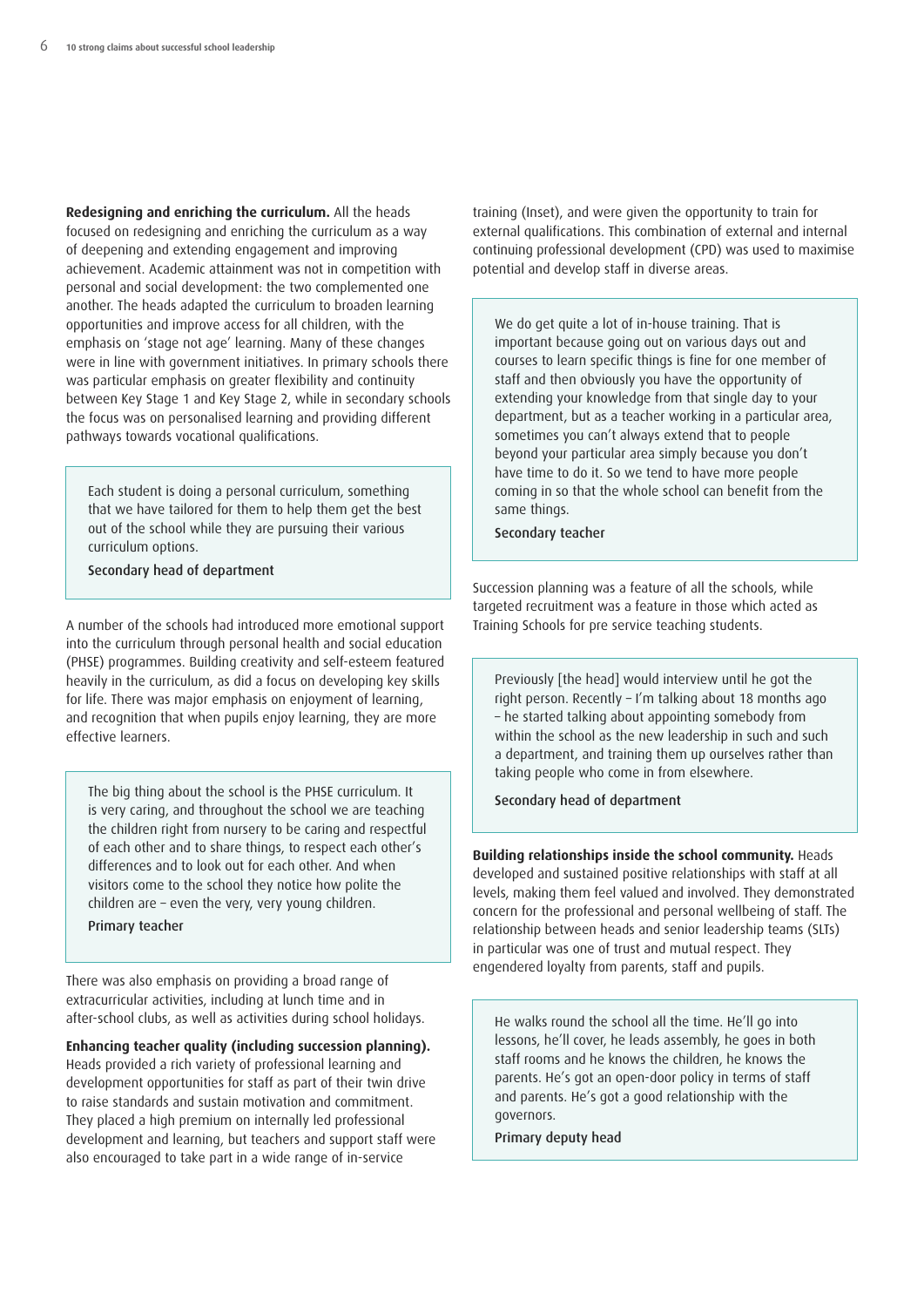<span id="page-8-0"></span>**Building relationships outside the school community.** For all heads, building and improving the reputation of the school and engaging with the wider community were essential to achieving long-term success. They and their SLTs had developed positive relationships with community leaders and had built a web of links across the school to other organisations and individuals. Strong links with key stakeholders in the local community benefited the school.

We are certainly a well-known school. We have good relationships in terms of staff training, and quite a number of our staff go to other schools to do Inset [days]. Likewise staff come here. We are one of the schools in the authority that is on the up at the minute, and I think that when you go to other schools – and we hear parents talk about other schools – they are saying things are happening at this school. We went on learning walks at half-term with other schools, and they have been here to do the walk as well. I think we have a good status. I think the head is well known in the authority and well respected. We have a particularly good relationship with two geographically close schools, and I think our relationship with those schools is good but competitive.

**Secondary assistant head**

The heads achieved improved performance, not only through the strategies they used but also through the core values and personal qualities they demonstrated in their daily interactions. As Figure 1 illustrates, they placed pupil care, learning and achievement at the heart of all their decisions.

# **Claim 3: Headteachers' values are key components in their success**

In our previous review (Leithwood et al, 2006), we argued that variation in the effectiveness of leaders is often explained by a small number of personal traits; indeed, research points to evidence of an association between leaders' personal qualities and leadership success<sup>2</sup>. Our claim is that the most successful school leaders are open-minded and ready to learn from others. They are flexible rather than dogmatic within a system of core values. They are persistent in their high expectations of others, and they are emotionally resilient and optimistic. Such traits help explain why successful leaders facing daunting conditions are often able to push forward against the odds. Our research confirms this. Data from across the case studies provides rich illustrations of these core values.

# **Successful heads share certain attributes and hold common core values:**

- a strong sense of moral responsibility and a belief in equal opportunities
- a belief that every pupil deserves the same opportunities to succeed
- respect and value for all people in and connected with the school
- a passion for learning and achievement
- a commitment to pupils and staff

### **Successful heads see pupil achievement as having behavioural, academic, personal, social and emotional dimensions:**

- Setting high expectations for staff and students is central to developing teaching and learning programmes.
- Care and trust feature highly in achievement-focused cultures that aim to improve student outcomes.
- Introducing a whole-school approach to pupil behaviour management is considered a positive step towards improving student outcomes.

The head provides a 'can-do' culture and one of the things I've learned from him is that there are no problems, only solutions.

#### **Secondary assistant head**

It's a culture whereby people are free to make suggestions [and] encouraged to think of ways to take the school forward. I can't think of instances where staff are turned down. So, in terms of boosting staff confidence, it's an open culture.

#### **Primary teacher**

We all feel as though we matter, that we count and that our opinions count. And we're all part of it, so we're kind of carried along with it, not pulled by it.

# **Primary teacher**

It's about being collaborative [and] about wanting to raise achievement. It's about being successful, being committed to being successful, supporting one another. Those are the cultural norms underpinning a lot of what happens inside the school.

#### **Secondary head**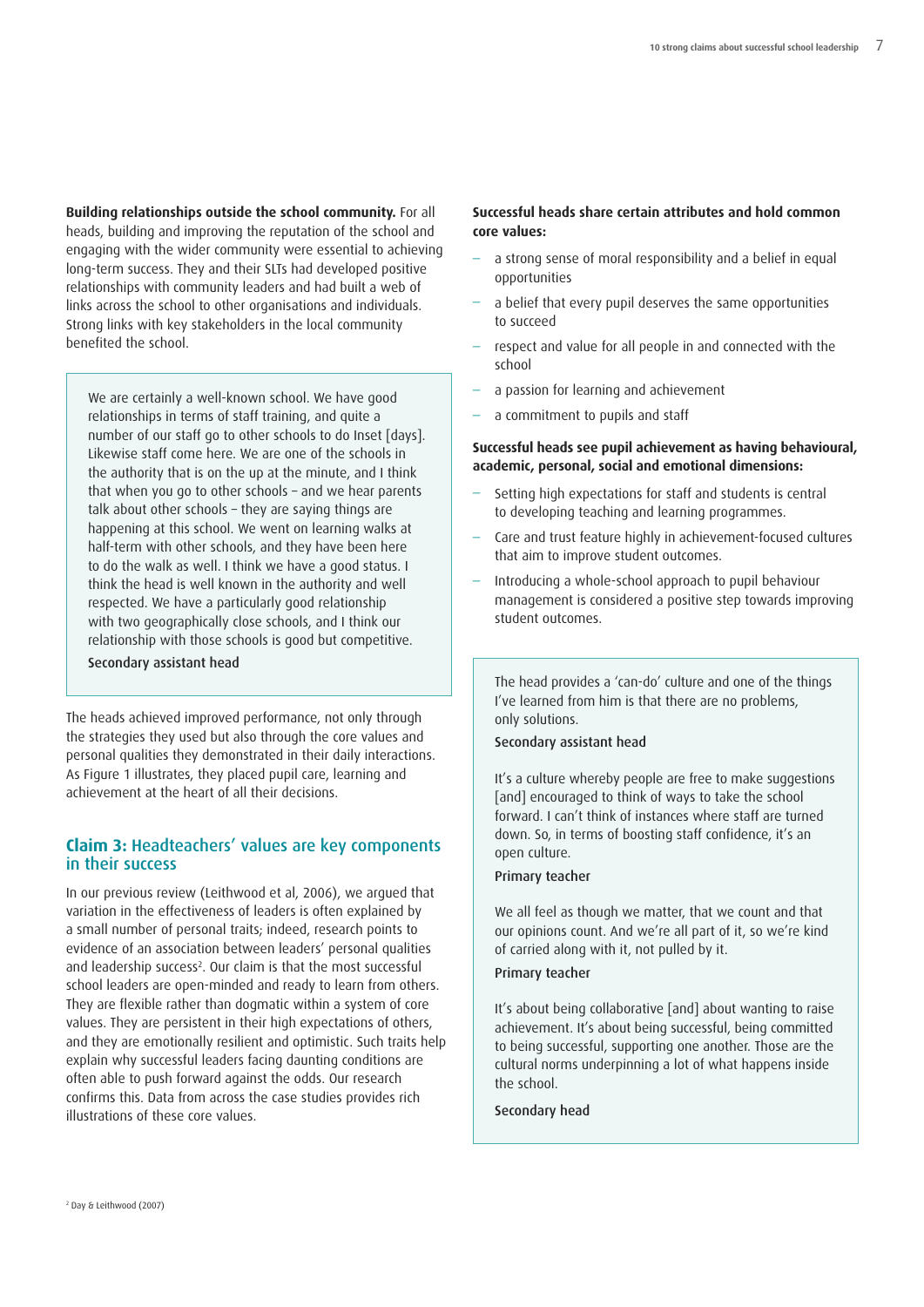# <span id="page-9-0"></span>**Claim 4: Successful heads use the same basic leadership practices, but there is no single model for achieving success**

**Since our previous review (Leithwood et al, 2006), other studies3 have identified significantly larger effects for instructional leadership (ie, that relating to teaching and learning) than for transformational leadership (ie, leadership that is focused on developing teachers). The new evidence in our study is that successful heads draw equally on elements of both instructional and transformational leadership. They work intuitively and from experience, tailoring their leadership strategies to their particular school context.**

**Their ability to respond to their context and to recognise, acknowledge, understand and attend to the needs and motivations of others defines their level of success.**

The heads in this study deployed the same strategic leadership approaches as one another, but the combinations, sequence and timing of the approaches varied according to their context.

**In our 2006 review (ibid), we found that it is the way in which leaders apply leadership practices, rather than the actual practices themselves, that demonstrates their ability to respond to the context in which they work. New evidence of how these core leadership practices are used sensitively according to context relates not only to school turnaround scenarios (typically schools serving highly diverse student populations4) but also to highly accountable policy contexts5. Studies forming part of a five-year study of leadership and learning in the US6 indicate that student poverty, diversity and school phase (primary or secondary) can significantly moderate the positive effects of school leadership on pupil achievement7 (see Claim 5).**

Our case studies reveal that heads use a combination of leadership strategies according to:

- their judgements about the conditions for teaching and learning in the school
- the confidence, experience and competence of their staff
- the behaviour, aspirations and attainment levels of the pupils
- the experience of the heads themselves

High expectations are essential here and not allowing that to slip, and that belief that every child can achieve, is really important in this context. And I think just being very organised and efficient and keeping on top of things, dealing with things very quickly so nothing gets out of hand.

#### **Primary deputy head**

I'm keen on empowering or at least ensuring that more of the curriculum teachers have the skills to lead the department, which means getting people to take the Leading from the Middle course through the National College because we are not strong on that and need to improve that capacity. They come to their role with a lot of enthusiasm and ability but they do not always have the skills to manage the department [or knowledge of] the ways [in which] people need to be managed.

# **Secondary head**

Change has, at the moment, been initiated by me. I've made a lot of changes. I might have made some of these too quickly, but the situation was so desperate that I had to. **Primary head**

- <sup>4</sup> Jacobson, Johnson, Ylimaki & Giles (2005)
- <sup>5</sup> Day & Leithwood (2007)
- <sup>6</sup> Louis, Leithwood et al (2009)
- <sup>7</sup> For example, Gordon & Louis (2009); Wahlstrom & Louis (2008)

<sup>3</sup> Robinson et al (2009)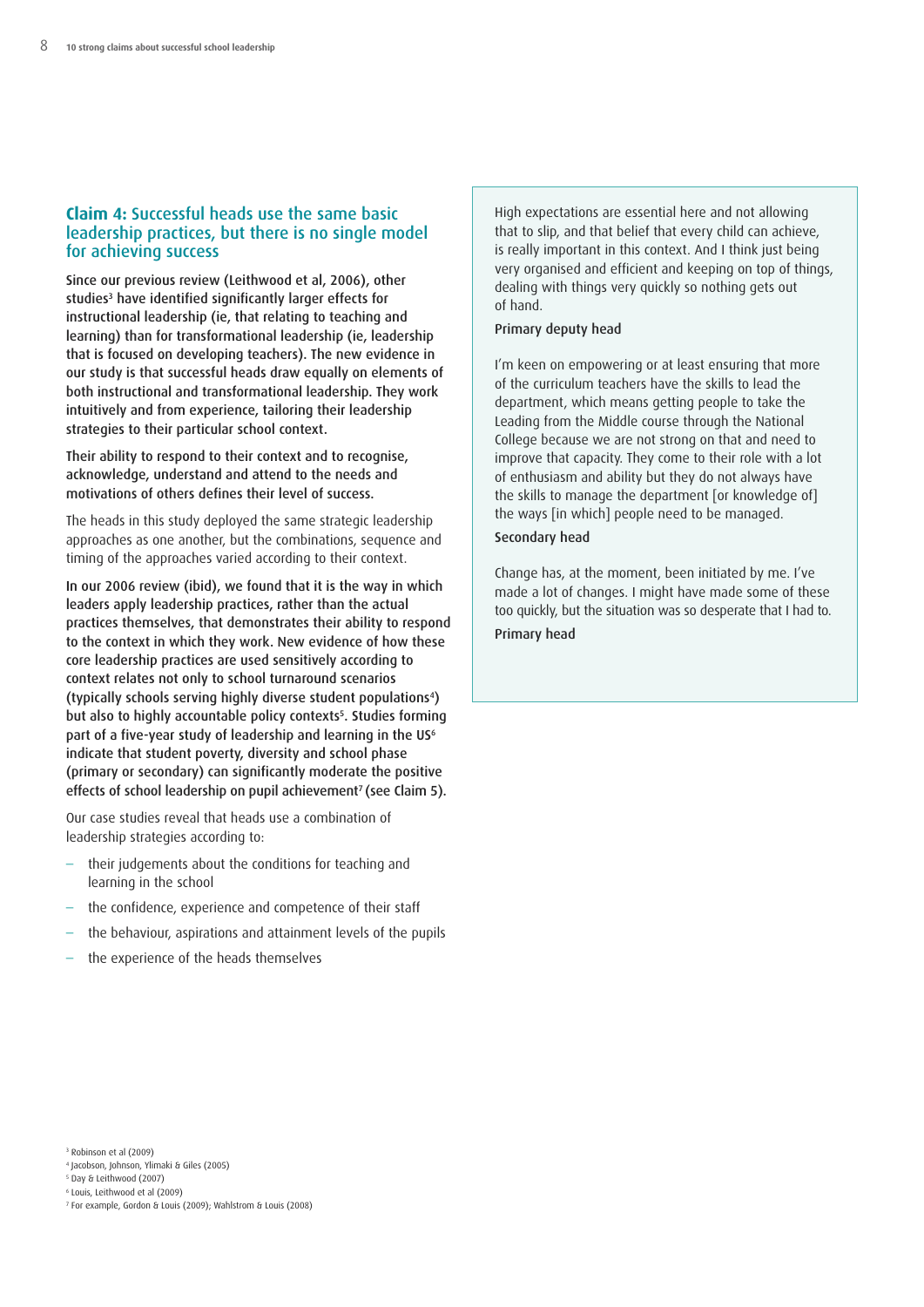# <span id="page-10-0"></span>**Claim 5: Differences in context affect the nature, direction and pace of leadership actions**

# **Leadership differences by improvement groupings**

**Splitting our national sample of highly effective and improving schools into three distinctive improvement groups – low start, moderate start and high start8 – revealed important relationships between school contexts and school improvement profiles. These are evidenced in significant differences in certain leadership practices between each group of schools.**

Schools that had improved from a low start had experienced the most changes in pupil behaviour, attendance, motivation and engagement.

Heads in schools in disadvantaged circumstances tended to be less experienced than heads in schools in more favourable contexts, and their tenure was often shorter than those in schools in more advantaged contexts.

There is strong evidence that schools in the low-start group had made greater improvements in changing the school's culture and climate, addressing teaching and learning and using performance data during the previous three years, which are all important precursors and facilitators for raising academic achievement, especially in highly disadvantaged contexts.

#### **Leadership differences by socio-economic context**

**There are relationships between the socio-economic circumstances of schools and the amount of change in leadership practice.**

Whilst our evidence confirms that most successful heads draw on the same repertoire of basic leadership practices, the case studies confirm that the selection and combination of practices used depends on context, with a greater number of leadership practices required to effect change in more disadvantaged schools.

Substantial improvements in pupil behaviour, attendance, attitude and motivation are important precursors and facilitators for improvement in students' academic achievement, especially in schools in highly disadvantaged contexts.

Successful heads in disadvantaged contexts, therefore, make greater efforts to effect improvement across a range of areas – especially pupil behaviour, motivation and engagement, and school culture – because they know that improvements in only one or two areas are unlikely to be enough to secure sustained gains in pupil outcomes.

Heads in disadvantaged contexts especially seek to make specific improvements in teaching and assessment and use performance data to monitor the effectiveness of changes made.

#### **Leadership differences by experience and time in post**

**Successful heads employ different improvement strategies depending on their experience and time in post and their perception of the need for change in their school.**

During the first three years of leadership, heads are more active in initiating changes to effect improvement across a wide range of areas.

**Our previous review (Leithwood et al, 2006) found that school leaders improve teaching and learning indirectly and most powerfully through their influence on staff motivation, commitment and working conditions. Since then, a new line of evidence has appeared which suggests that attention should be given to a full array of leadership practices (transformational and instructional), with both teacher leaders and heads sharing responsibility for those aspects of leadership that influence pedagogy9 (see Claim 6). Several recent studies of such shared leadership have reported significant improvements in pupil learning10. In addition, our research demonstrates that the success of leadership practices is dependent on leaders' values and interpersonal qualities and that these in turn are affected by their professional and organisational context.**

The different school settings, contexts and improvement strategies are well documented in the full research report<sup>11</sup>, but here are three illustrations from our study:

I want kids to feel confident. I want the children here to see beyond this neighbourhood, not in a derogatory way, because I think they should be proud of where they come from, but I want them to see there is life beyond and that they can do anything they want if they've got the experiences and the choices to choose from.

#### **Primary teacher**

<sup>8</sup> These subgroups of schools were identified based on analyses of attainment and value-added trends: i) improving from low to moderate or from low to high in attainment, and highly effective in value added; ii) improving from moderate to higher moderate or high in attainment and highly effective in value added; and iii) stable high attainment and highly effective in value added. Proportionally, more schools responding to the survey were in the low to moderate/high group, ie those that had made rapid recent improvement over three years (2003-05). Overall, nearly two-thirds (65.6%, n=105), of primary schools in the low group, compared with under 1 in 10 (8%, n=10) of the high-start group were in free school meal (FSM) bands 3 and 4. For secondary survey responses, the pattern was broadly similar, with around a half (50.3%, n=84) of the low-start group being from high-disadvantage contexts (FSM bands 3 and 4), while only around 1 in 20  $(5.2\%)$ , n=6) of the low-start group were from high-disadvantage contexts.

<sup>9</sup> Marks & Printy (2003); Robinson et al (2009)

<sup>10</sup> Wahlstrom & Louis (2008)

<sup>11</sup> See DCSF (2009)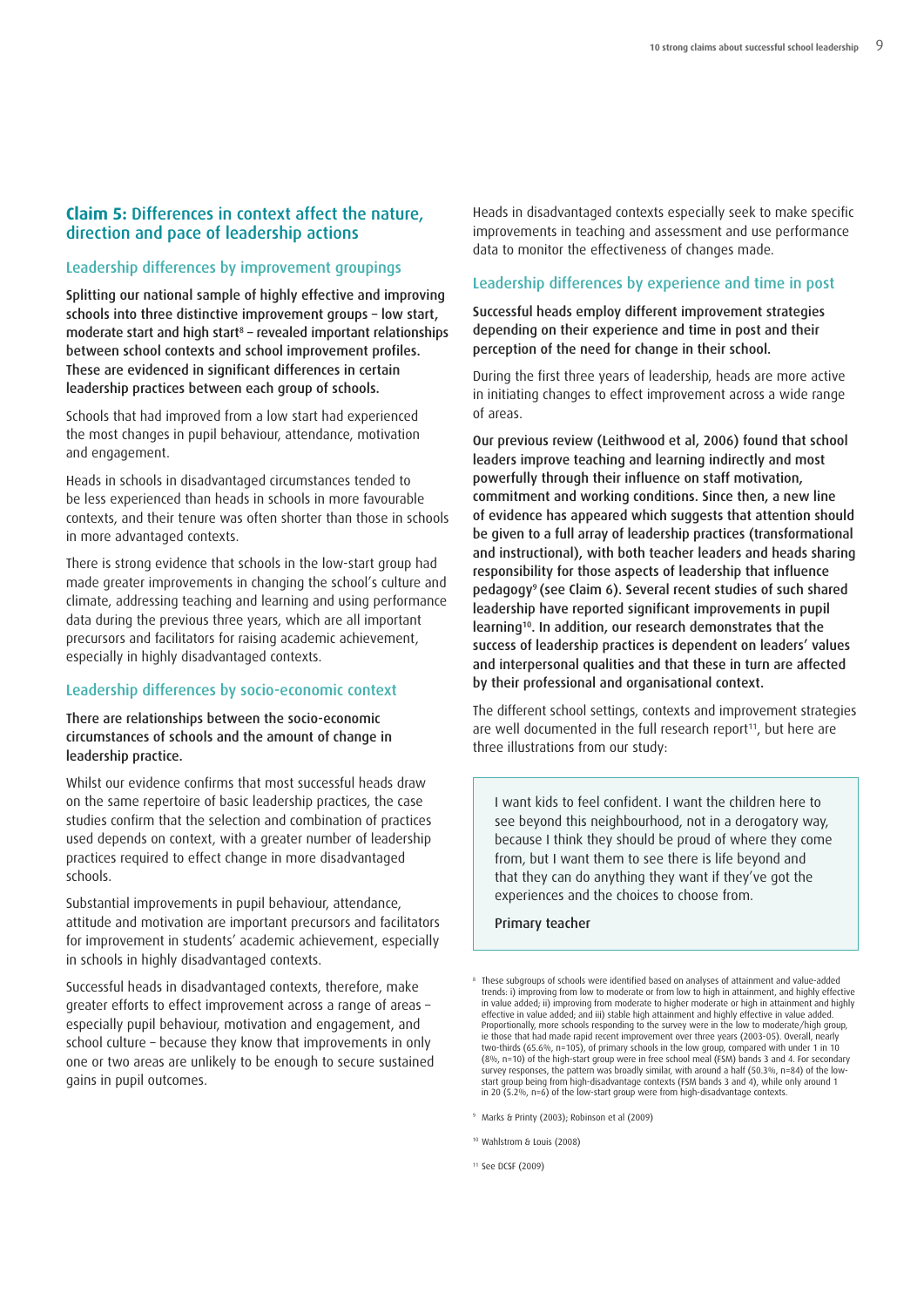<span id="page-11-0"></span>We've changed the heads of department and made them curriculum leaders. We had to say to people, you're not managing a department, you're leading a team of people, and this team of people is going to get us good results and develop the youngsters. So it was a different way of thinking about leadership. It permeates the way people look at themselves within their roles – that they're not simply doing jobs, but carrying out leadership roles. I think that's really made a change.

#### **Secondary head**

The most significant change has been the introduction of a behaviour for learning strategy. We were aware that the pupils' behaviour was getting in the way of their learning. So the introduction of this has helped. The classrooms and corridors are much quieter as a result. But I think also, a by-product of that is that the success culture has been growing.

**Secondary head of department**

# **Claim 6: Heads contribute to student learning and achievement through a combination and accumulation of strategies and actions**

**Our research shows that successful leaders contribute to improved pupil learning and achievement through a combination of strategies. It provides new quantitative evidence of the way in which leadership activities lead to improvement in aspects of school work, which in turn leads to improvement in school conditions and in pupil outcomes.**

Research suggests that within-school variation in pupil outcomes is often considerably greater than the variation between schools. Highly effective and improving schools tend to reduce withinschool variation by building common goals and being consistent in their approach<sup>12</sup>. Although most school-level variables have small effects on pupil outcomes when examined independently<sup>13</sup>, the combination of their impact tends to be stronger<sup>14</sup>.

Our quantitative surveys of headteachers and key staff identified key dimensions of leadership and school and classroom processes that contributed to an improvement in pupil outcomes over three years, including in the average GCSE results for secondary schools and in maths and English test scores for primary schools. Headteachers' accounts in these surveys showed that pupil learning and achievement are affected by a combination of leadership strategies which, taken together, address school culture and staff development, and focus on enhancing the processes of teaching and learning.

We constructed a number of statistical models that demonstrated how these inter-related dimensions and processes predict institutional change. The case study evidence also revealed how and why different strategies and actions were adopted, showing how leadership practices develop and shape change over different phases of school development.

Among the most powerful variables were:

- influencing pupil outcomes and improvements in school conditions, such as an emphasis on raising academic standards
- assessment for learning
- collaborative teacher cultures
- monitoring of pupil and school performance
- coherence of teaching programmes
- the provision of extra-curricular activities

Leaders' trust in teachers makes a significant contribution to the willingness of teachers to collaborate, and is associated with distributed leadership.

The influence of variables on pupils' learning and behaviour is indirect, but there is clear evidence of their effects on retention and attendance of staff, improvements in pupil attendance and behaviour, and increases in pupil motivation, engagement and sense of responsibility for learning, all of which are themselves the result of leadership values, strategies and actions.

Appendix 1 presents an explanation of the relationship between leadership practices and changes in secondary pupil outcomes over three years and is the result of detailed analysis of the quantitative evidence gathered from successful heads in secondary schools. In all cases, examination results had improved over at least three consecutive years under their leadership, and their performance was identified as highly effective in value-added analysis of school results. The same analysis was carried out with survey results for primary heads and with key staff.

The results are significant because they show the complexity of the leadership strategies used by these successful heads over time and their contribution to improving pupil outcomes over three school years.

While all the links between the different dimensions are significant. some are stronger than others. The strength of these connections indicates which features of leadership practice are most closely linked. The analysis shows that the school processes directly connected with headteachers' leadership strategies are the ones that also connect most closely with improvements in aspects of teaching and learning and staff involvement in leadership; these in turn help to predict improvement in school conditions, and so improvement in pupil outcomes.

<sup>13</sup> Creemers & Reezigt (1996) <sup>14</sup> Sammons (2007)

<sup>12</sup> As suggested by recent research on high-reliability schools by Stringfield, Reynolds & Shaffer (2008)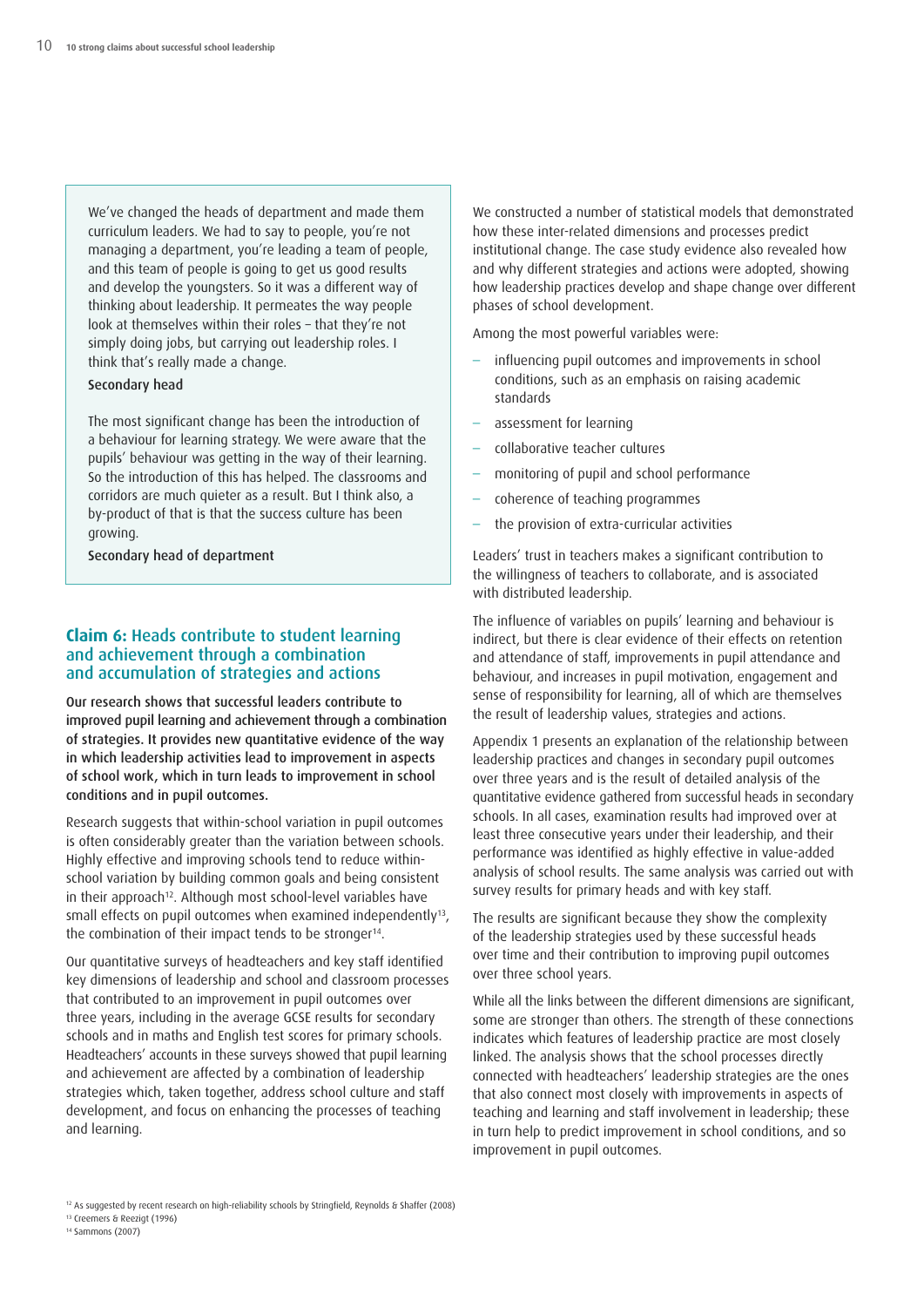The analysis provides new empirical data that shows that it is the combination and accumulation of actions and strategies over time that results in school improvement: the headteachers' leadership directly both creates and influences improvements in the school organisation and in the teaching and learning environment, which in turn improves pupil outcomes.

The findings complement the qualitative case study analyses, which show clearly that successful headteachers select leadership strategies according to their context. Of particular note are:

- the role played by heads' trust in teachers, both in relation to the SLT and broader staff leadership
- the important link between redesigning the organisation and setting directions
- the way redesigning the organisation predicts improvement in school conditions
- the way leadership strategies to develop people link with the teacher collaborative culture, and with high academic standards and positive learner motivation and a learning culture
- the positive associations between improvement in school conditions for teaching and learning and better outcomes in terms of pupil behaviour, pupil attendance, and learner motivation and learning culture

All of these various statistical connections are examined<sup>15</sup> and explained in more depth in the case studies .

The most frequently cited strategies used to improve student outcomes are shown in Table 1. There were broad similarities in strategies and actions cited by primary and secondary heads, although a change in school culture was cited more often by secondary heads.

#### Table 1

# **Most frequently cited actions or strategies leading to improved pupil outcomes**

| <b>Primary heads</b><br>0/0              |    | <b>Secondary heads</b>                   |  |
|------------------------------------------|----|------------------------------------------|--|
| Encouraging the use of data and research | 28 | Encouraging the use of data and research |  |
| Improved assessment procedures           | 28 | Teaching policies and practices          |  |
| Teaching policies and practices          | 26 | Change in school culture                 |  |
| Changes to pupil target-setting          | 20 | Providing and allocating resources       |  |
| Strategic allocation of resources        | 20 | Improved assessment procedures           |  |
| Providing and allocating resources       | 19 | Monitoring of departments and teachers   |  |
| Promoting leadership development and CPD | 16 | Promoting leadership development and CPD |  |
|                                          |    |                                          |  |

| <b>Secondary heads</b>                   | 0/0 |
|------------------------------------------|-----|
| Encouraging the use of data and research | 34  |
| Teaching policies and practices          | 28  |
| Change in school culture                 | 21  |
| Providing and allocating resources       | 20  |
| Improved assessment procedures           | 19  |
| Monitoring of departments and teachers   | 16  |
| Promoting leadership development and CPD | 15  |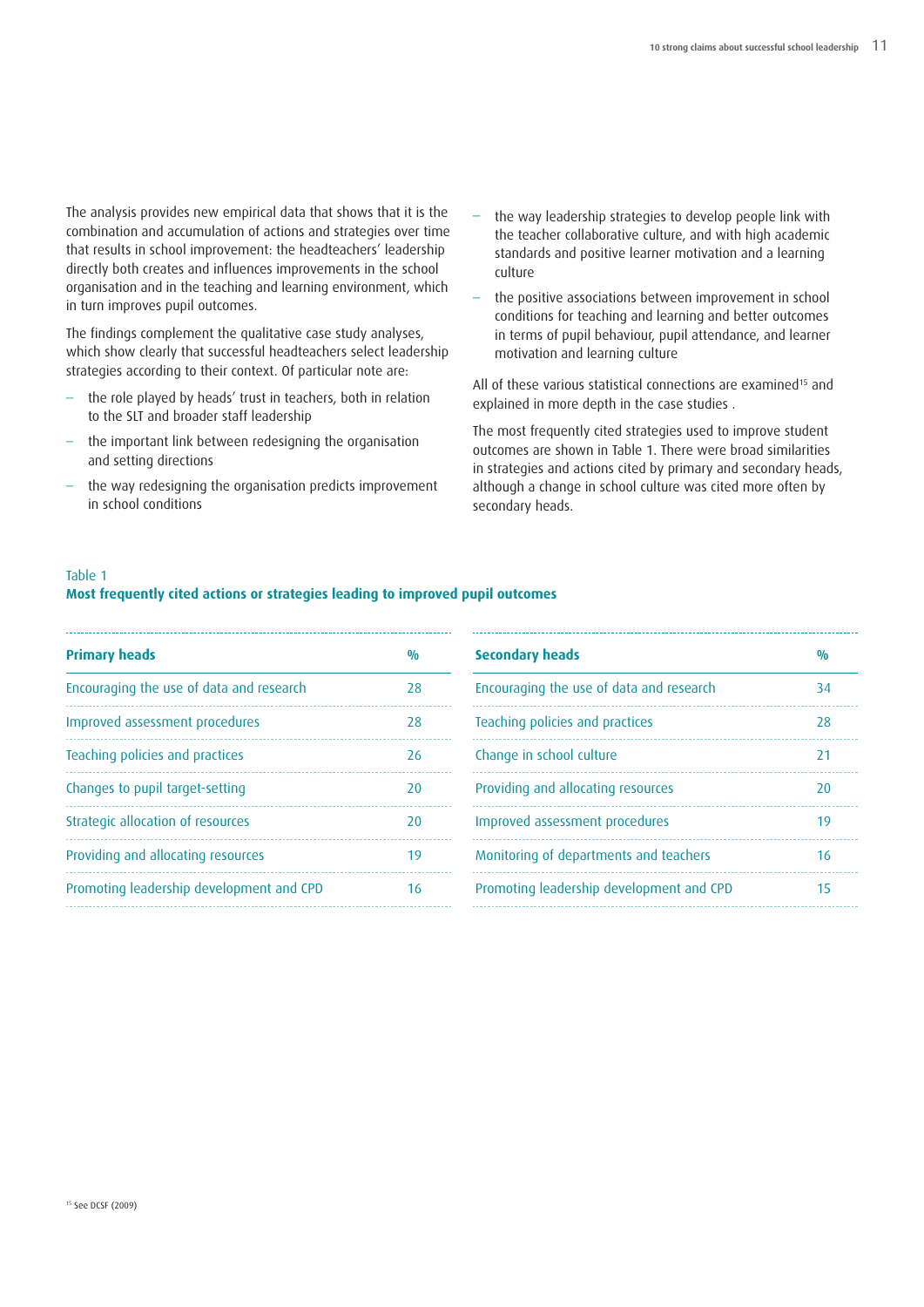<span id="page-13-0"></span>It is difficult to summarise the complexity of combinations and levels of leadership strategies that directly and indirectly affect school success in improving pupil outcomes. The following excerpts from our case studies do, however, give a flavour:

It's a shared vision. We in the senior management team know where we're going and we put a lot of effort into continuing professional development, looking at the training needs of staff, sharing that information. All senior managers, on a rolling programme, monitor their subject areas. We reflect on what we're doing, not just by ourselves. We involve staff in evaluations. We'll evaluate any new resources, any intervention strategies are evaluated and, if they're not effective, we discontinue them. If they're effective, we increase them.

#### **Secondary deputy head**

The head will steer the school in lots of different ways. He's very sure of where he wants it to go, so he's quite clear in his objectives, but he's also very collegiate in that he'll ask 'What do you think?' and 'How could your department and your key stage add to this?', 'What do you want to do?', 'What do you need training in?' or 'How do you want to develop?'

#### **Primary teacher**

We try to give people shared responsibilities and accountabilities. That happened through the introduction of teaching and learning responsibilities. Middle leaders are now very much responsible for their areas and there are very clear lines of accountability. So, it's almost as if they are units within the school, and my best leaders have been deployed to line managing the departments which are not doing so well.

# **Secondary head**

Everybody is a leader of something. If you give people the ownership then they will do a good job. If I had to, I would say that my role is monitoring and evaluating what is going on in whatever way it is done, and if something isn't working, then that would be the time to find out why it wasn't.

### **Primary head**

### **Claim 7: There are three broad phases of leadership success**

#### **Successful heads prioritise combinations of strategies and manage these within and across three broad phases of success.**

Heads identified a number of broad phases in their leadership trajectories. While the number of phases differed, they could be classified under three broad headings – early (foundational), middle (developmental) and later (enrichment).

In the **early phase**, heads prioritised:

- improving the physical environment of the school to create more positive, supportive conditions for teaching and learning, and for teachers and pupils
- setting, communicating and implementing school-wide standards for pupil behaviour
- restructuring the senior leadership team, and its roles and responsibilities
- implementing performance management systems for all staff: there were differences in timing and emphasis between sectors, but in general this had the effect of distributing leadership more and led to the development of a set of organisational values

In the **middle phase**, heads prioritised:

- the wider distribution of leadership roles and responsibilities
- a more regular and focused use of data to inform decisionmaking about pupil progress and achievement; learning objectives and target-setting were important practices in all case study schools

In the **later phase**, heads' key strategies related to personalising and enriching the curriculum, as well as wider distribution of leadership.

**In schools in more challenging contexts, greater attention and efforts were made in the early phase to establish, maintain and sustain school-wide policies for pupil behaviour, improvements to the physical environment and improvements in the quality of teaching and learning than in other schools.**

Figure 2 illustrates these three phases, the combinations of strategies used and the impact these had on the quality of one school.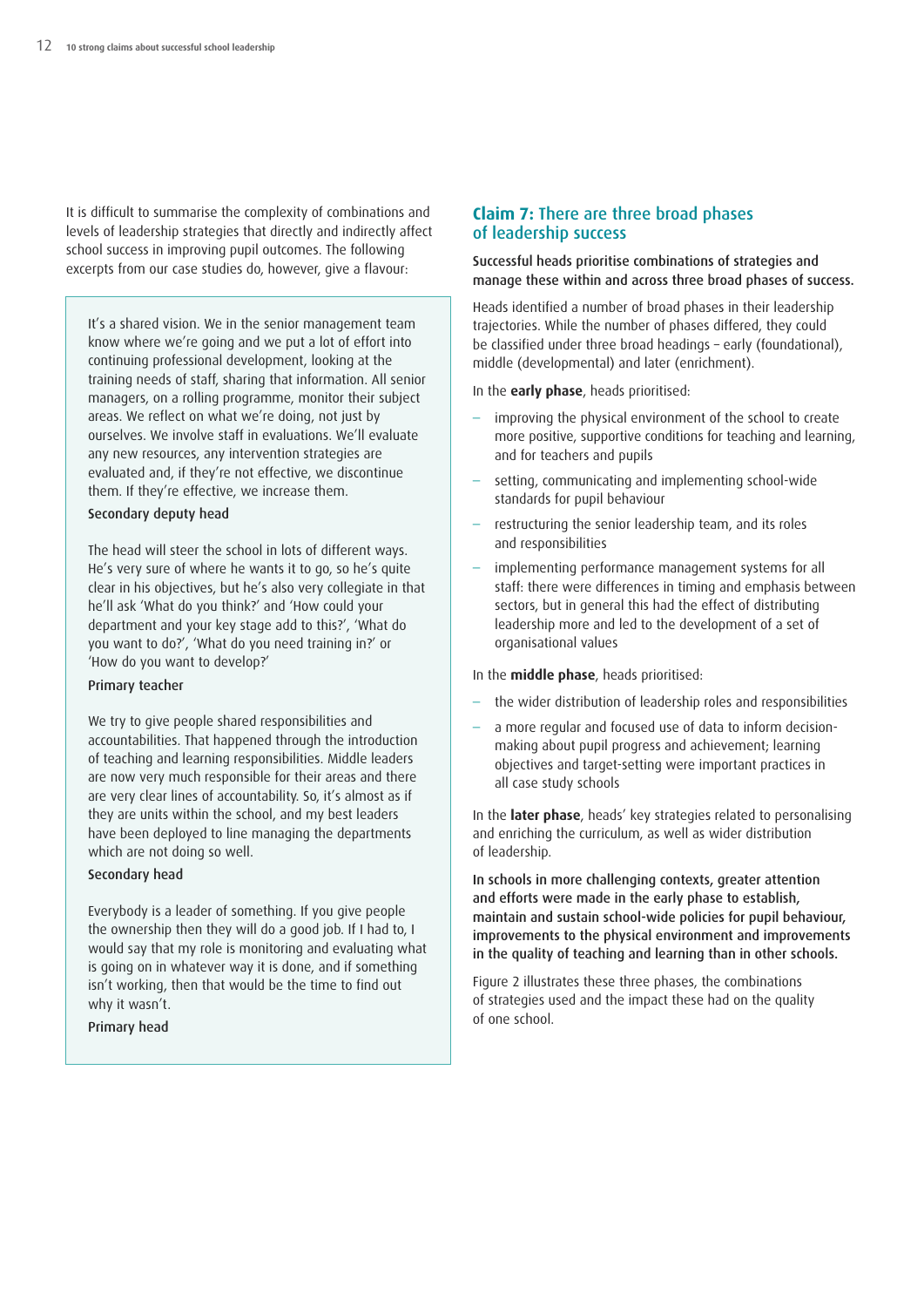# Figure 2 **Example of phases of leadership success in a primary school in very challenging circumstances**



Our claim is illustrated, also, by extracts from secondary school case studies where the first phase was described as getting the staffing right, the second provided a greater focus on curriculum development, and the third was characterised by curriculum innovation and change.

# **Phase 1: Getting the staffing right**

One thing I noticed that we all suffered from was [problems with the] retention and recruitment of teachers so we decided to grow our own. We applied to the ... Training and Development Agency for Schools (TDA), and the Open University to get permission to run our own school-centred initial teacher training (SCITT) and to get validations for our postgraduate certificate in education (PGCE) award. I think we're now into the 10th or 11th year of our teacher training and many of my staff and the staff in other schools are home-grown teachers and that was a major staging post in the development not only of my school but of other schools in its on-the-job teacher

training and teaching in the inner city. This is different to teaching in the leafy suburbs because there are so many challenges, which requires a special type of on-the-job training. We've had the Open University, Ofsted and the TDA commend us for our work. And it's recruiting teachers across the ethnic divide which is important and that's been a major success for our schools, for two reasons, one we were able to train our own teachers to teach in the way we want them to teach, and two by making some of our staff mentors and subject leaders and professional tutors for these students.

**Secondary head**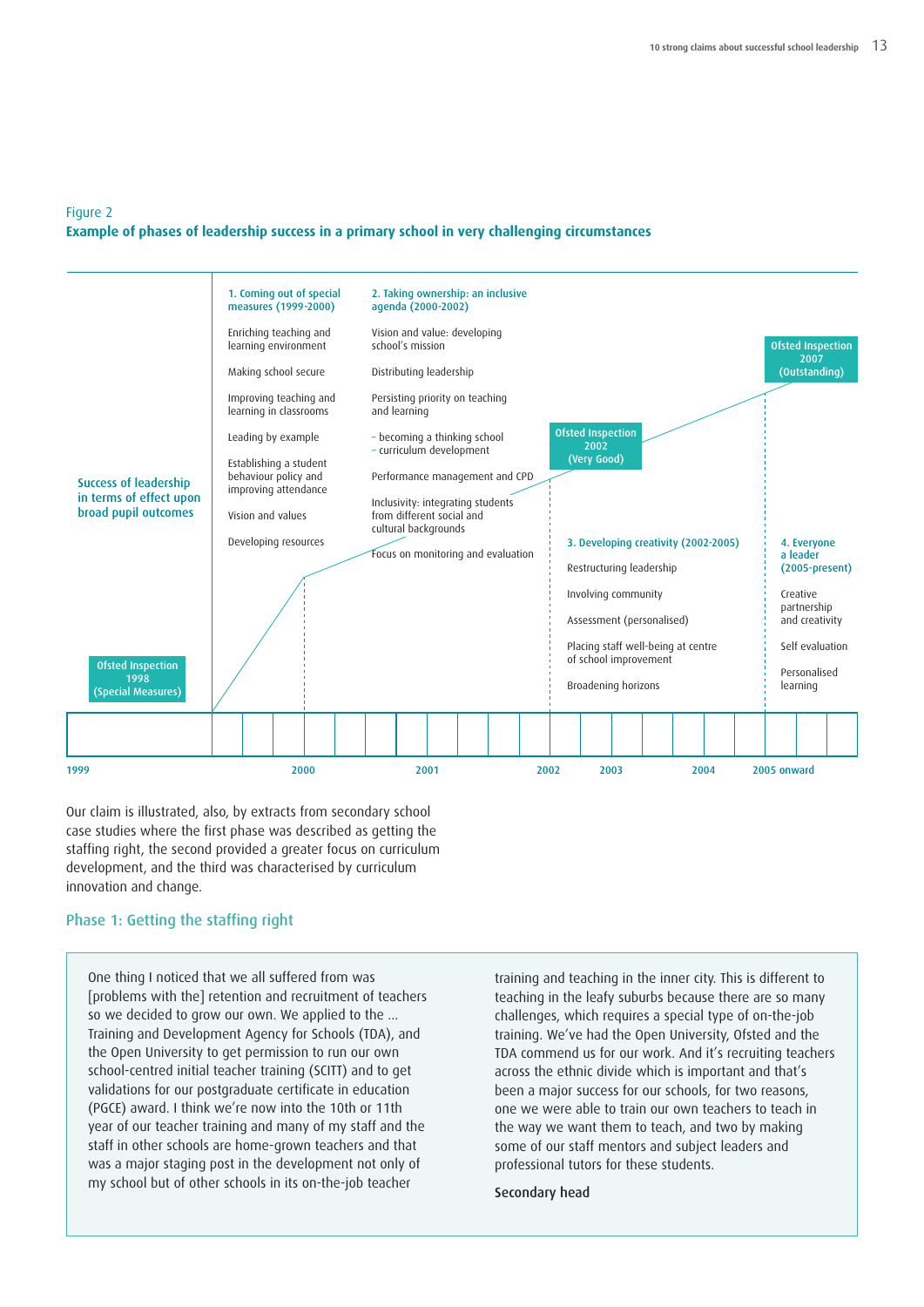## **Phase 2: Increased focus on the curriculum**

At the beginning I had a five-year plan, but looking back, everything was actually working towards the final goal. Every phase focused on making the next phase work. So to start with, I focused on the staffing and getting that right but other things moved on incrementally at the same time. Then the focus shifted to the curriculum. It's not like you can focus on one thing and forget everything else.

# **Secondary head**

Now we've got...individual learning plans (ILPs), which are now linking the home and the school together. We ask for parents' comments and all our gifted and talented children now have an ILP, all the children on action have an ILP.

# **Primary head**

If a girl comes here with a language other than English and it's examinable at GCSE and A-level, I'm going to encourage her to do it, and we have found that has had a spin-off effect on the achievement in the rest of the curriculum because many of these girls got As both at GCSE and AS- and A-level and that continues. So it's little things like that really, building on the strengths that the pupils come to school with that we've capitalised on and at the same time trying to fill in the gaps.

### **Secondary head**

There have been a lot of things that I think together have moved. A more tailored curriculum, we have been moving towards a more personalised curriculum as well. Wholeschool efforts, getting coursework finished – various things like that.

#### **Secondary head**

Each student is doing a personal curriculum, something that we have tailored for them to help them get the best out of the school while they are pursuing their various curriculum options.

### **Secondary head**

We introduced an accelerated curriculum, so we have some Year 11 [pupils] now who have five top-grade GCSEs. We have one young woman with seven. So that was a dramatic change of attack. We knew the history and the geography departments were not performing well, so we made them go for humanities and early entry, so the children do a humanities course in Year 9, Year 10 with early entry, and that has worked up to a point.

**Secondary head**

The next difference that I made, alongside this I feel, was to do with the curriculum. When we first started, when I arrived, the curriculum was very simple in that it was mainly a GCSE programme for Key Stage 4. Key Stage 3 is much more governed and driven by the DfES sort of requirements, but with Key Stage 4 we began to be very creative with it, purely because we recognised the needs of the students.

**Secondary head**

# **Phase 3: Curriculum innovation and change**

So we're at that stage where we have revised our curriculum provision for Year 7 and it is going to be competency-based. It has a cross-curricular approach, a cross-discipline approach. And the starting point is how do we deliver these competencies that we want the children to develop rather than how to teach in history, how to teach in geography. So we're starting with this level of competency and it is about creating learners who can work in the 21st century.

#### **Secondary assistant head**

I think the most exciting new initiative at the moment is the opening minds curriculum that we've just started in Year 7. That's going exceptionally well.

#### **Secondary teacher**

We're adapting the curriculum once again. We're trying to ensure that we've got a far more vocational offer, looking at more vocationally oriented qualifications. We're also trying to ensure that we deliver qualifications when they're appropriate to young people so there's a lot more been driven down into Year 9 now, in the belief that if a young person gets an accredited qualification earlier on in their life then they might actually value education because they don't see themselves as just coming through a sort of sausage factory.

**Secondary head of department**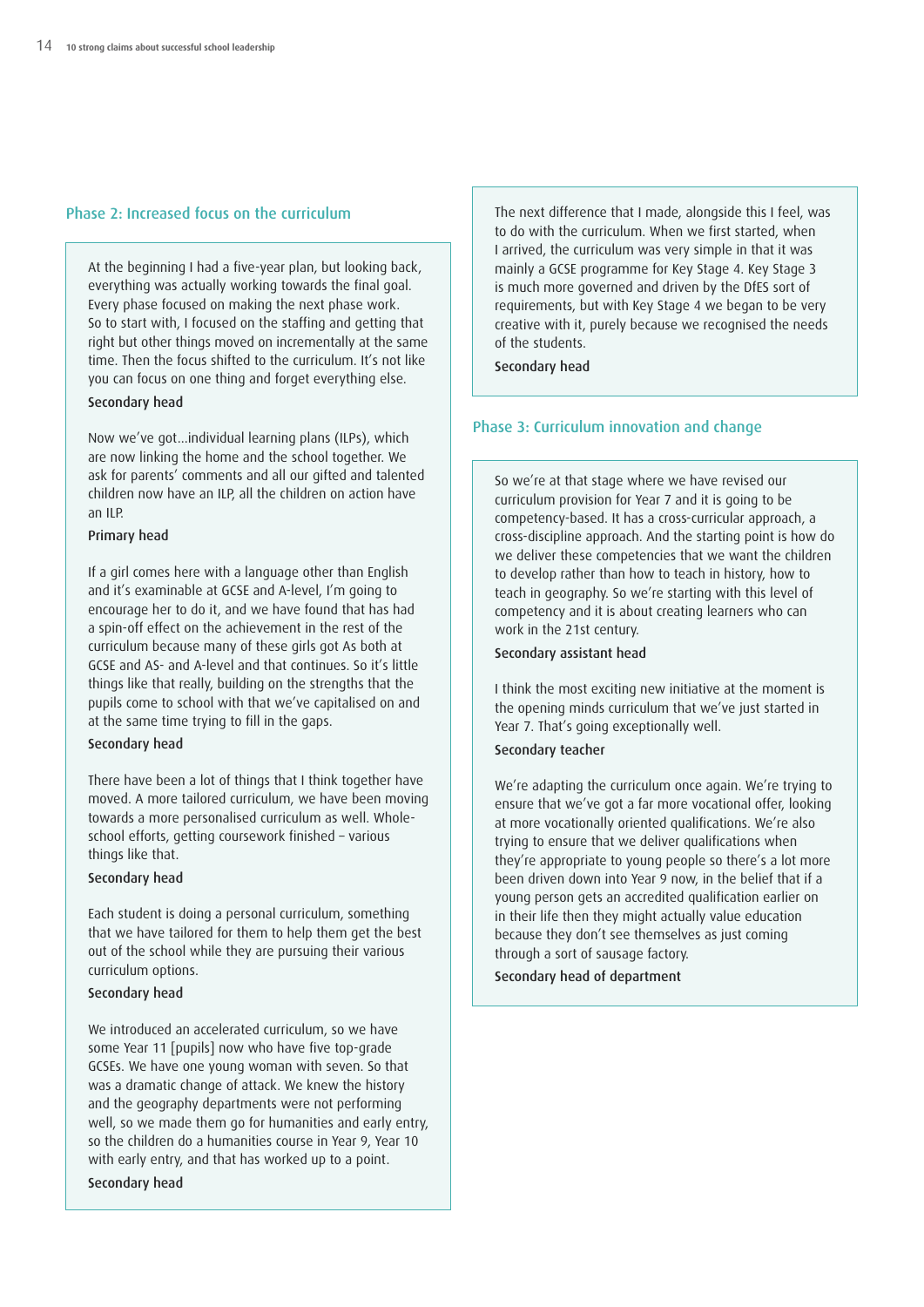# <span id="page-16-0"></span>**Claim 8: Heads grow and secure success by layering leadership strategies and actions**

**Effective heads make judgements, according to their context, about the timing, selection, relevance, application and continuation of strategies that create the right conditions for effective teaching, learning and pupil achievement within and across broad development phases.**

Figure 3 illustrates the way in which one secondary head built on strategies over time, laying the fundamental framework for success and moving through distinct phases in their approach.

Some strategies did not continue through each phase, an example being restructuring, which was a particular feature of the early phase. Others grew in importance and formed significant foundations on which other strategies could be built. For example, growing confidence in using data, which began in phase 2, was a necessary step on the way to developing a complex personalised curriculum in phases 3 and 4. The two strategies then continued to develop in tandem. It was clear that by the later phase, a range of strategic actions were being implemented simultaneously. Some had a higher priority than others, but it was the combination of actions, along with gradual broadening and deepening of strategies, that enabled the later strategies to succeed and made it possible for the head's leadership to have such a powerful impact on pupil outcomes.

So I've learnt that here about distributive leadership but I don't think the head would have done that in the early days, and if I was a new head in a school I wouldn't do it straightaway. I would want to know everything that was going on and I think it might be a phase of your leadership when distributive leadership comes in. As a new head you don't know how good your deputy or the senior leaders are. You'd want to be more involved initially until you felt you could let the reins go.

**Primary head**

In the beginning there was a lot of telling. It was not democratic. I was doing most of the decision-making. Also, I was doing a lot of the lesson observations and then, alongside me, the senior leadership team, when I felt they were ready. Now things have changed. Middle leaders in the second phase and now teachers and pupils participate in the decision-making and responsibilities are distributed across the school.

#### **Primary head**

Now, it's more of a focus on the creative and the enjoyment of speaking and listening. We've got a specialist teacher that comes in, we've got drama, and just linking the creative partnerships to get them involved in school. We've still got the focus of impacting it on writing, a very clear focus, but it's 'How can we inspire children?' I feel that's the phase the school's at now.

### **Primary deputy head**

It was actually a period of a lot of struggles, the pupils were not always responsive…and some staff were very anti this as well. In this period a lot of those staff moved on, for a variety of reasons we lost a lot of staff. It allowed a lot of doors to be opened because you could employ staff who were in tune with the ethos that the new head wanted to implement now.

#### **Secondary senior teacher**

The new staffing structure that we went through as well, I think that's helped to add more direction. Rather than having a number of small departments I think everything is under more manageable umbrellas and we've got fewer people but more direction at middle management role, rather than spread between a lot of heads of small departments.

**Secondary teacher**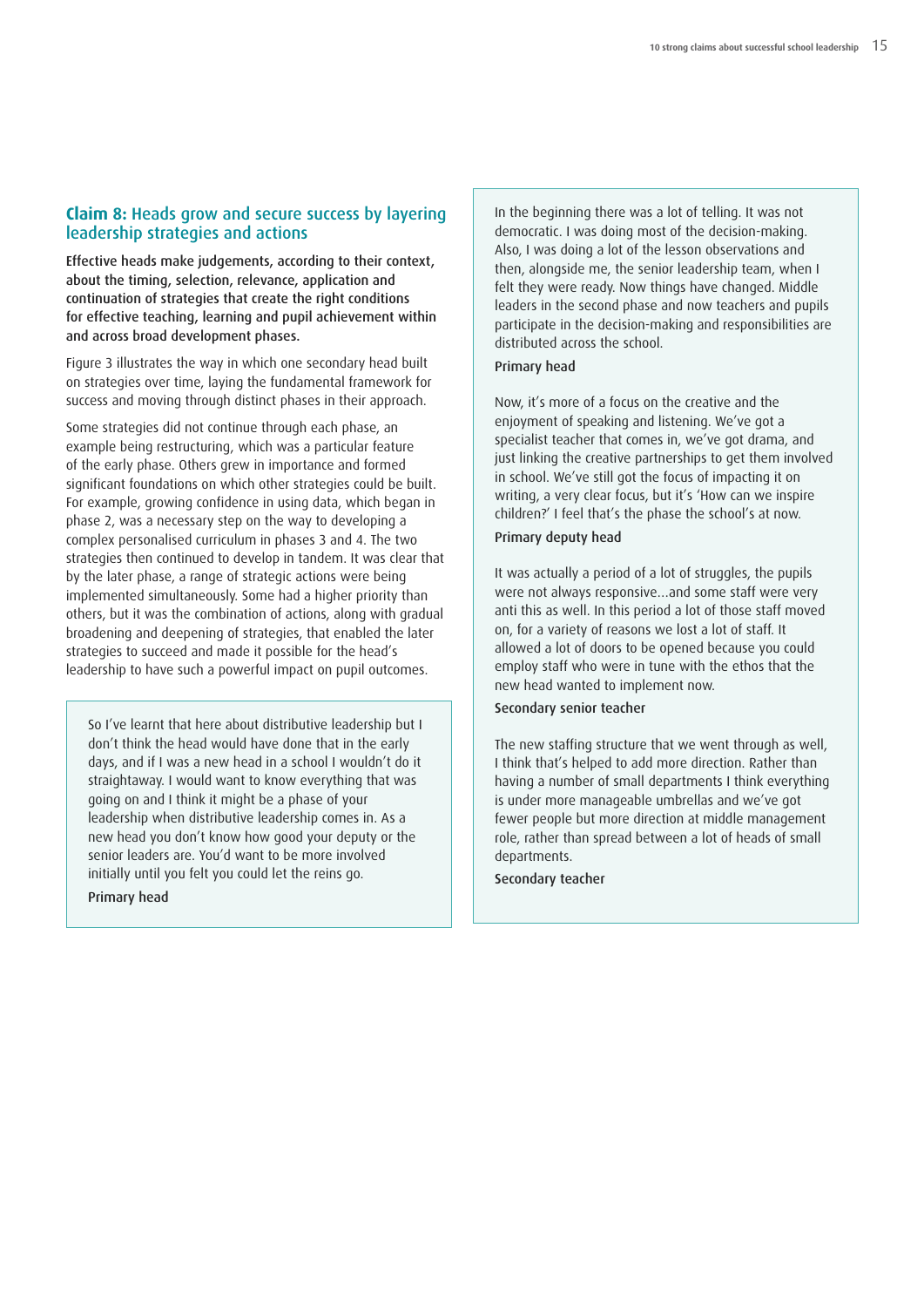#### <span id="page-17-0"></span>Figure 3 **An Illustration of the Use of Layered Leadership Strategies in One Secondary School**

| School 18: Eyhampton                                                                                                                |               |                                           |               |
|-------------------------------------------------------------------------------------------------------------------------------------|---------------|-------------------------------------------|---------------|
| Note: The broadening of lines indicates a greater focus in the area,<br>the narrowing of lines indicates a lesser focus in the area |               | Curriculum enrichment and personalisation |               |
|                                                                                                                                     |               | Distributing leadership                   |               |
|                                                                                                                                     | Pastoral care |                                           |               |
|                                                                                                                                     | Pupil voice   |                                           |               |
|                                                                                                                                     | Use of data   |                                           |               |
| Performance management and<br>raising quality of teaching                                                                           |               |                                           |               |
| Physical environment                                                                                                                |               |                                           |               |
| Pupil behaviour                                                                                                                     |               |                                           |               |
| High expectations and school ethos                                                                                                  |               |                                           |               |
| Training and development                                                                                                            |               |                                           |               |
| Restructuring                                                                                                                       |               |                                           |               |
| Phase 1: 1996                                                                                                                       | Phase 2: 2000 | Phase 3: 2002                             | Phase 1: 2005 |

# **Claim 9: Successful heads distribute leadership progressively**

**There is a connection between the increased distribution of leadership roles and responsibilities and the improvement of pupil outcomes.**

**In our previous review (Leithwood et al, 2006), we argued that school leadership has a greater influence on schools and students when it is widely distributed. In the three years since then, we have accumulated a great deal more evidence about distributed leadership, the majority of which can be found in two sources16. The new evidence indicates that:**

- **– leadership distribution is common in schools but patterns of distribution vary**
- **– the distribution of leadership responsibility and power varies according to local context**

Our research identified that the distribution of leadership roles and responsibilities was a developing feature in all schools and was initiated and nurtured by heads over time. Furthermore, the head's lines of success in Appendix 1 indicate likely links between increased distribution of leadership, improved Ofsted judgements and improved pupil outcomes.

Primary and secondary heads in the case studies were quick to distribute leadership by sharing new roles and responsibilities across the senior leadership team in the early or middle phase of their tenure. Over half of these heads noted, however, that beyond this small group of staff, they had been more autocratic in the early phase, working to build trust and confidence between themselves and a range of staff before moving towards a broader distribution of leadership roles, responsibilities and accountabilities in the middle and later phases of their leadership.

<sup>16</sup> A text edited by Leithwood, Mascall & Strauss (2008) and a summary of research evidence on distributed leadership by Harris (2009)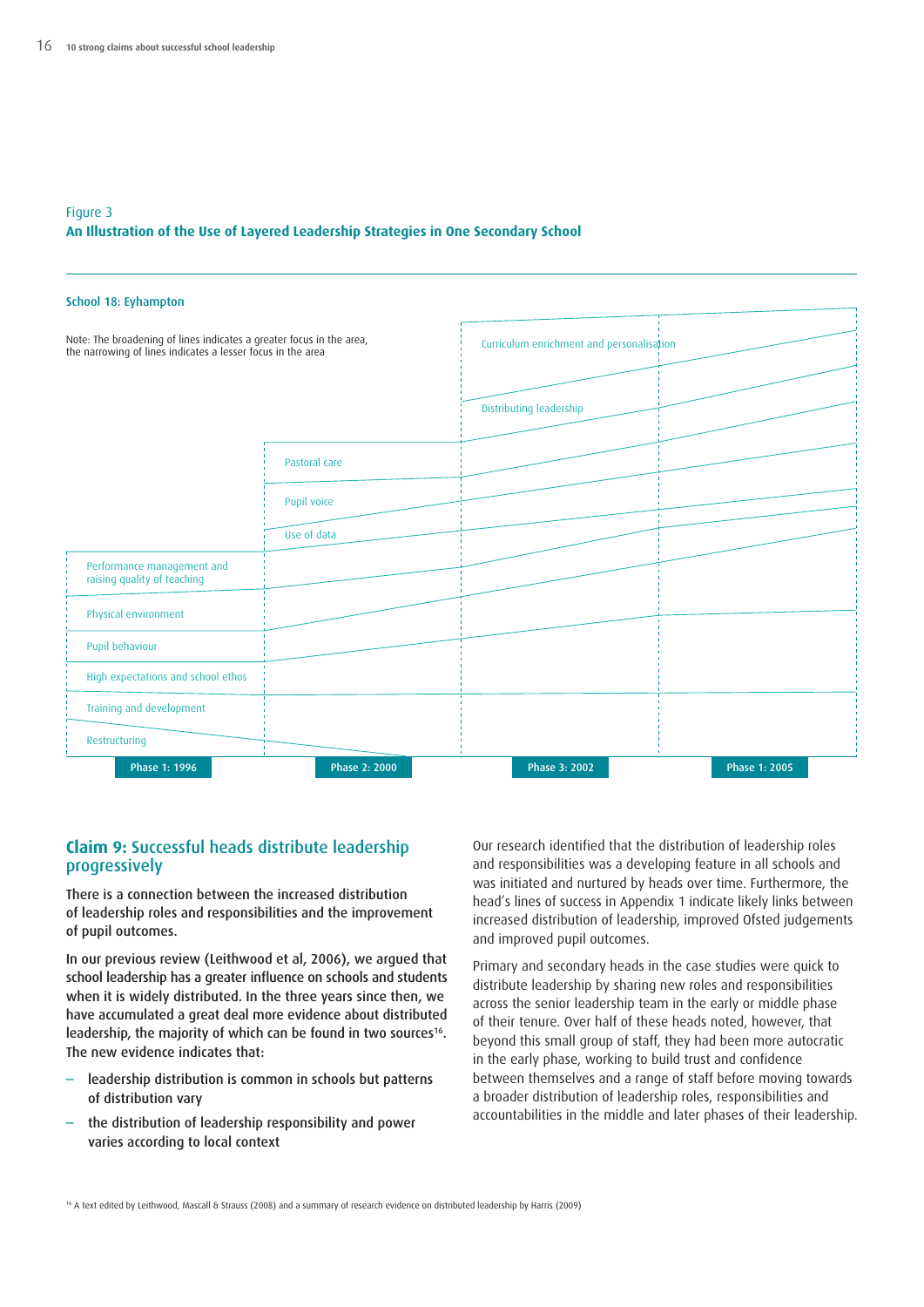<span id="page-18-0"></span>This presents a pattern of progressive and selective leadership distribution over time, determined by four factors:

- the head's judgement of what was right for the school at different phases of its development
- the head's judgement about the readiness and ability of staff to lead
- the extent to which trust had been established
- the head's own training, experience and capabilities

The layering of leadership strategies over time means that there will be a focus in some phases on particular combinations and, within these, differences in intensity of application. Such layering of strategies was shown in the case study data to be fundamental to leadership success:

I give them additional responsibilities, and as time goes by, the responsibilities change. One of the things I'm keen to do every year is to reflect on everybody's responsibilities and change them so no one will have the same responsibility forever, because I think that is deskilling. It means you haven't tested your management skills in a different area.

## **Primary head**

We've always had good relationships, but I think that relationships develop over time and it's not something that's going to happen overnight because there's got to be trust on both sides. They've got to trust me and I've got to trust them, but it is something that you can foster. It's dependent on time, commitment, a degree of frankness and openness, but also a sense of being prepared to be challenged – and that's not always easy, especially if you're feeling a bit tentative or vulnerable. **Primary head**

# For the first five years of leadership here, I was more autocratic because I needed things to be done. I kept

people in the loop but didn't involve colleagues. The next five years I started to delegate leadership across the senior leadership team and middle managers.

# **Secondary head**

In the early stages, when you have a very young staff that are quite inexperienced, you take far more of a direct leadership role. As the staff become more experienced, you are able to [delegate] a lot of stuff to them, to take control of and to work with. So, there are phases of distribution, depending on the staff.

#### **Primary head**

# **Claim 10: The successful distribution of leadership depends on the establishment of trust**

**Trust is essential for the progressive and effective distribution of leadership. It is closely associated with a positive school ethos, improved conditions for teaching and learning, an enhanced sense of teacher autonomy in the classroom and sustained improvement in pupil behaviour, engagement and outcomes.**

Previous research has established strong links between school improvement and trust between head and teacher, teacher and teacher and school professionals and parents<sup>17</sup>. Research has also claimed that trust in leaders both determines organisational performance and is a product of organisational performance18. Our research confirms and extends these findings.

The distribution of leadership over time by heads in this research was a clear expression of the importance they placed on gaining the trust of others and extending trust to them. The heads played an active and instrumental role in the distribution of leadership and this increased the commitment and self-efficacy of staff.

For these heads, effective distributed leadership depended upon five key factors of trust:

- **values and attitudes:** beliefs that people cared for their students and would work hard for their benefit if they were allowed to pursue objectives they were committed to
- **disposition to trust:** experience of benefits derived from previous trusting relationships
- **trustworthiness:** the extent to which others trusted them
- **repeated acts of trust:** enabling the increasing distribution of leadership roles, responsibilities and accountabilities and broadening of stakeholder participation
- **building and reinforcing individual relational and organisation trust:** through interactions, structures and strategies that demonstrated consistency in values and vision and resulted in success

**Recent research finds a significant relationship between a co-ordinated form of leadership distribution described as planned alignment and teachers' academic optimism19. Planned alignment involves members of a leadership group planning their actions together, periodically reviewing the impact these actions and revising them accordingly. Academic optimism is a composite of teacher trust, teacher efficacy and organisational good citizenship, all of which are associated with student achievement.**

Building and sustaining trust and trustworthiness played a key part in the longer term success of the case study schools. Having trust made it more feasible to achieve changes over a range of aspirations, expectations and practices and heads were prepared to take informed risks as a result.

<sup>17</sup> Bryk & Schneider (2002) <sup>18</sup> Louis (2007:4)

<sup>19</sup> Leithwood, Mascall, Strauss, Sacks, Memon & Yashkina (2007); Woolfolk Hoy, Hoy, Kurz (2008)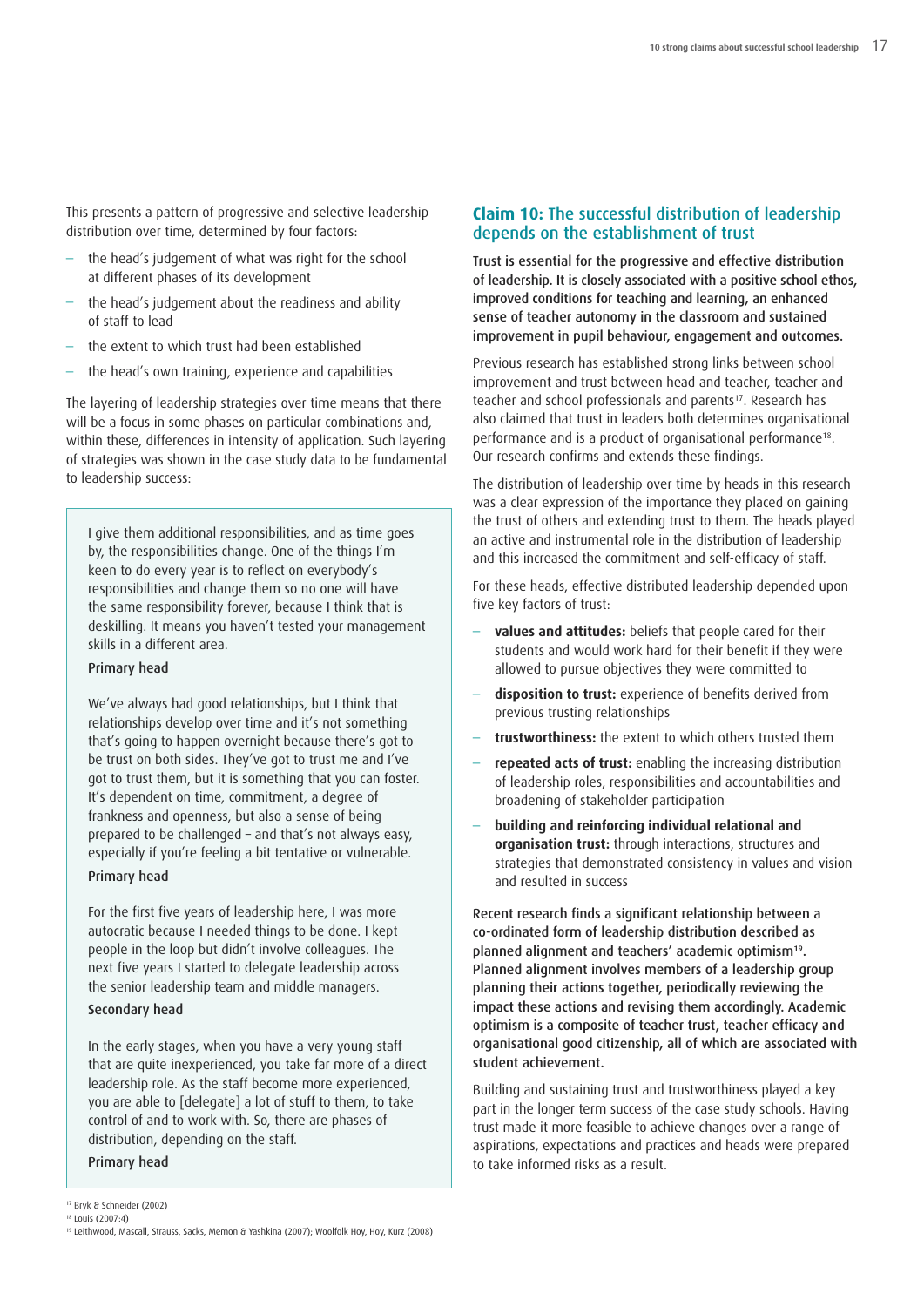And things kind of developed and sparked something else off, so the environment was definitely the key thing. Then, when it was the first Inset day and I talked to the staff, I talked a lot about my beliefs and my expectations and I suppose I felt that trust was a huge part of a successful school. I acknowledged that I'd just come out of the classroom as well and [I knew] what it was like in the classroom.

#### **Primary head**

Traditionally people see monitoring as something that happens to them by people who are above them. Because the culture here is so 'everyone has been here a long time and knows everyone' the monitoring is slightly easier because you don't feel threatened. There is a trust there. People recognise what your expertise is. So when you say 'this would be even better if...' they know that you know what you're talking about. We are trying to be self-monitoring. And that's to do with the self-evaluation process.

#### **Secondary teacher**

The culture and ethos of the school I think is one of its huge strengths and it's about giving ownership to all of the staff in the school, everyone having responsibility and feeling that they are a vital part and they are going to take a vital part in decision-making. So how I lead is by giving that power to other staff to make their decisions.

# **Secondary head**

I think there's trust and very much allowing my staff to take a free rein over my department. So rather than it coming from the top, it's actually the other way. I've shared my vision with them, whereas in some places they're not very directed from the top about what they should be doing. Communication is the key thing, having that link and having that open door with senior members of staff is a crucial thing. So, they're approachable in terms of any ideas or queries or questions you've got.

**Secondary head of department**

I don't think that anyone learns – whether they are a child or an adult – they might do what is expected of them but you don't learn very much if you are frightened. What you have got to have is a climate of trust. For teachers it is professional trust. I don't pretend always to get things right, quite often I get things wrong. So, you have to give credit and praise where it is due, and you've got to be prepared to say 'How can you make it better?', 'Have you tried such and such?'

#### **Primary head**

People seem to know what they are doing and I have worked in schools before where everything is laid out for you – 'you do [it] like this, this and this' – and it was very different amongst the staff. There is something about being trusted I think. I think it is high accountability: low trust; high trust: low accountability. I think it's the second one. People feel that they can get on with their jobs and they are trusted.

#### **Primary teacher**

[The head] obviously trusts my decision-making in that kind of area. It's a significant thing for a member of staff to come into the school. The fact that he'd trust me to make that decision and not cock it up completely, is good. So, I think he's become increasingly able to do that kind of thing. And I think it's because we've become more successful, and probably the people within the structures are the right people to do that, but obviously that acknowledgement of what's happening is, in general, quite positive because we've become quite successful.

**Secondary head of department**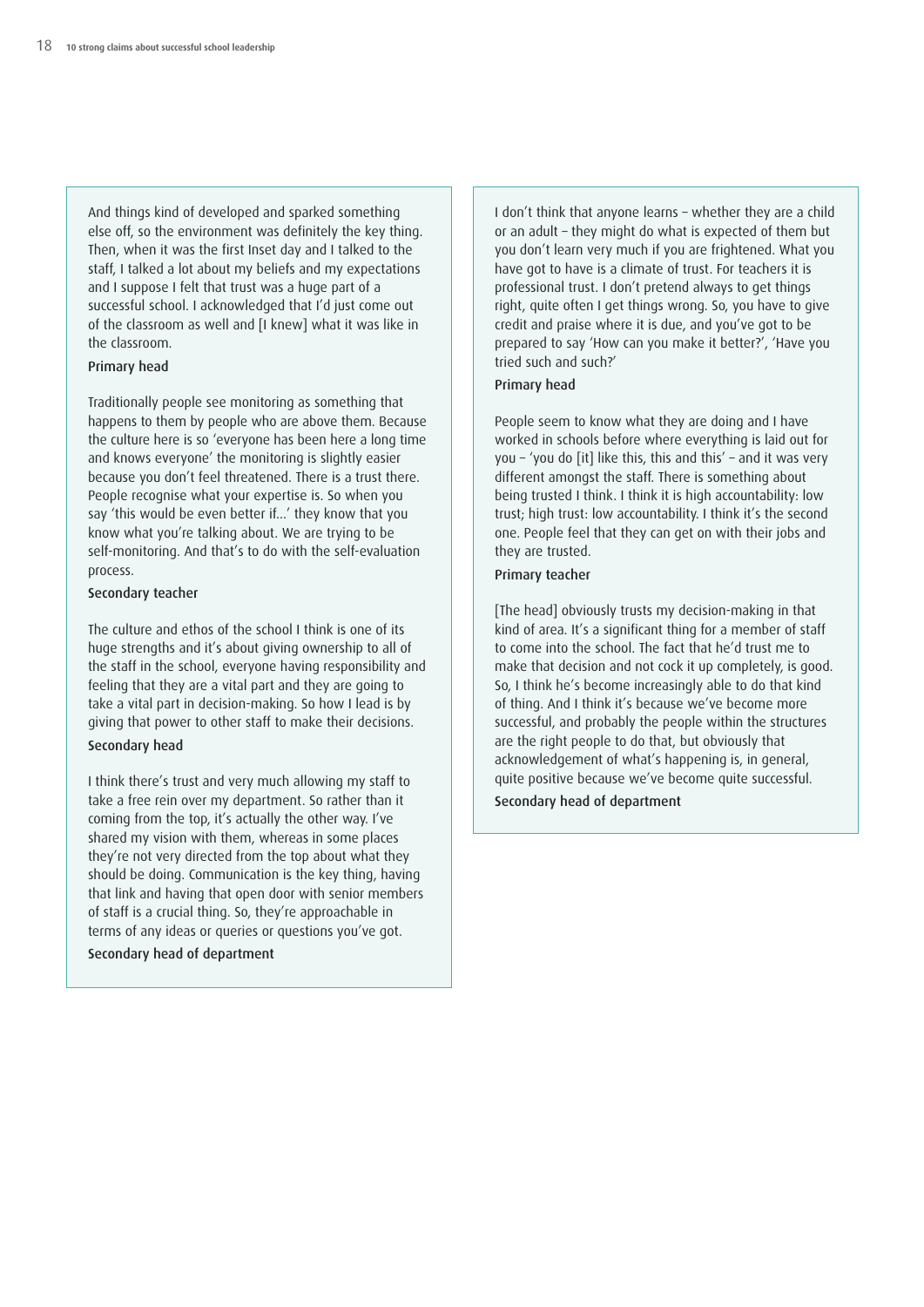# <span id="page-20-0"></span>Conclusions

- The head is the main source of leadership in a school and plays the lead role in promoting change for improvement. Strategies that improve pupils' measurable attainments represent an essential layer of successful leaders' work and strategies that build and sustain a range of other personal and social wellbeing outcomes represent another essential layer (claim 1). Successful heads use their practical knowledge and intuition and draw from a repertoire of leadership strategies (claim 2).
- Schools that achieve and sustain improvement in pupils' academic performance and wellbeing are led by heads who have strong ethical values and moral purpose. Heads nurture success in schools through sustained articulation, communication and the application of core values with a range of internal and external stakeholders, using high levels of intellectual and interpersonal qualities and skills (claim 3).
- Successful heads use the same basic leadership practices, but there is no single model for achieving success. Differences in experience and context affect the nature, direction and pace of leadership actions (claims 4 and 5).
- Heads achieve success by progressively layering combinations of strategies and actions to fit their purpose. These are applied over broad phases of school improvement, with consideration given to individuals' professional experience and ability and to internal and external policy environments (claims 6, 7 and 8).

– Trust and trustworthiness among staff, pupils and the community are key elements in the progressive distribution of leadership. Building trust requires high levels of diagnostic skill, the possession of high levels of emotional and intellectual qualities, and an ability to combine positional power with personal and social influence (claims 9 and 10).

**Our research demonstrates conclusively that there is no single, best-fit leadership approach: successful leadership is context sensitive.**

**It also shows that improving the cognitive, emotional and practical capacities of heads to achieve effectiveness and broader success requires training and development programmes that pay attention to:**

- **– the challenges of the particular personal, organisational and policy contexts in which heads work or are likely to work**
- **– the development of clear sets of values, interpersonal qualities, diagnostic skills and judgemental capacities**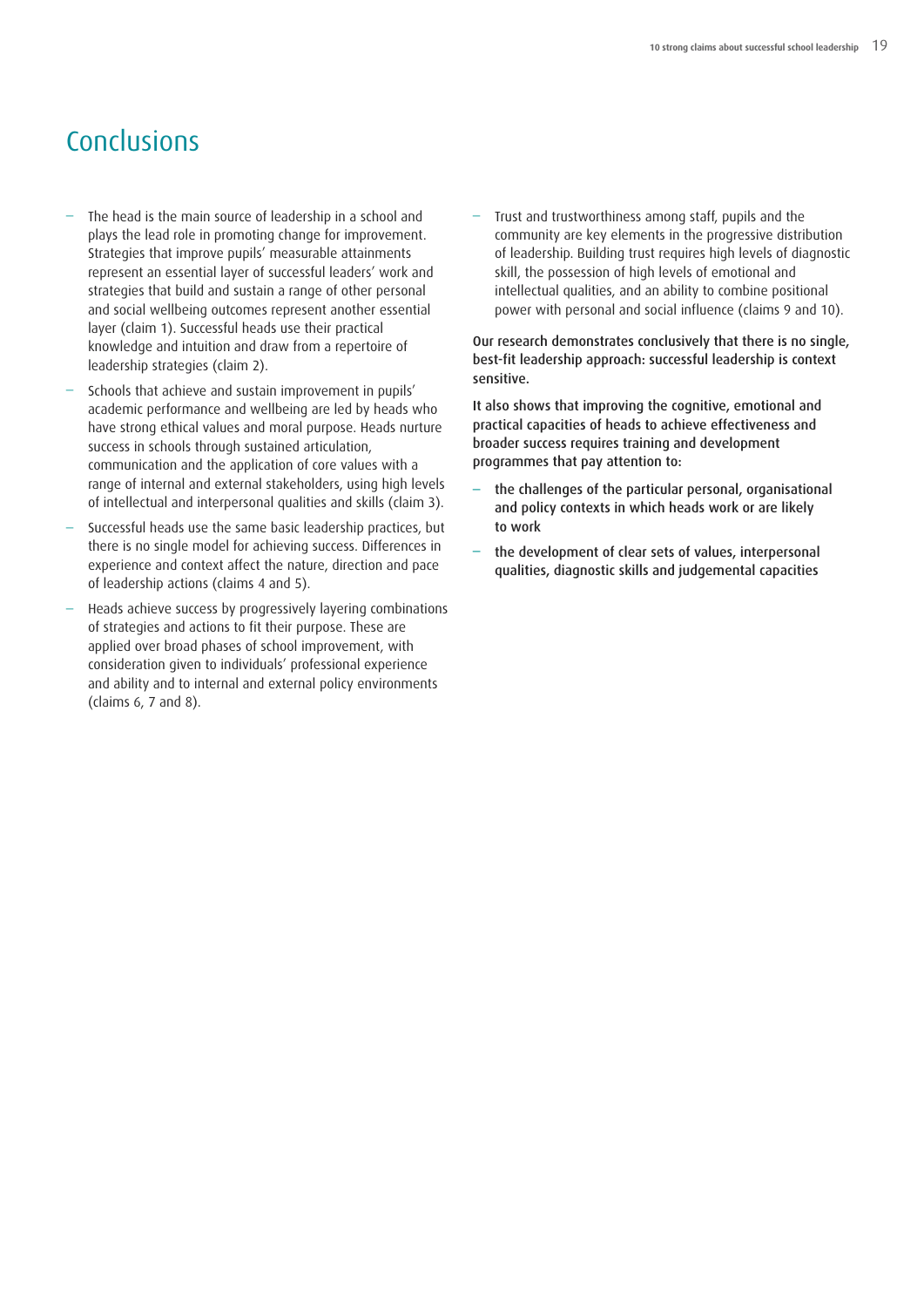# <span id="page-21-0"></span>Appendix 1

#### Figure A1

Example of leadership practices and changes in secondary pupil outcomes over three years: a structural equation model (N=309)



The path analysis above shows the processes that link effective leadership at difference levels with improved school outcomes. The lines between the boxes show how they all link together, with the figures indicating the significance of the link. A detailed explanation of the methods and results is provided in the final report of the project<sup>20</sup>.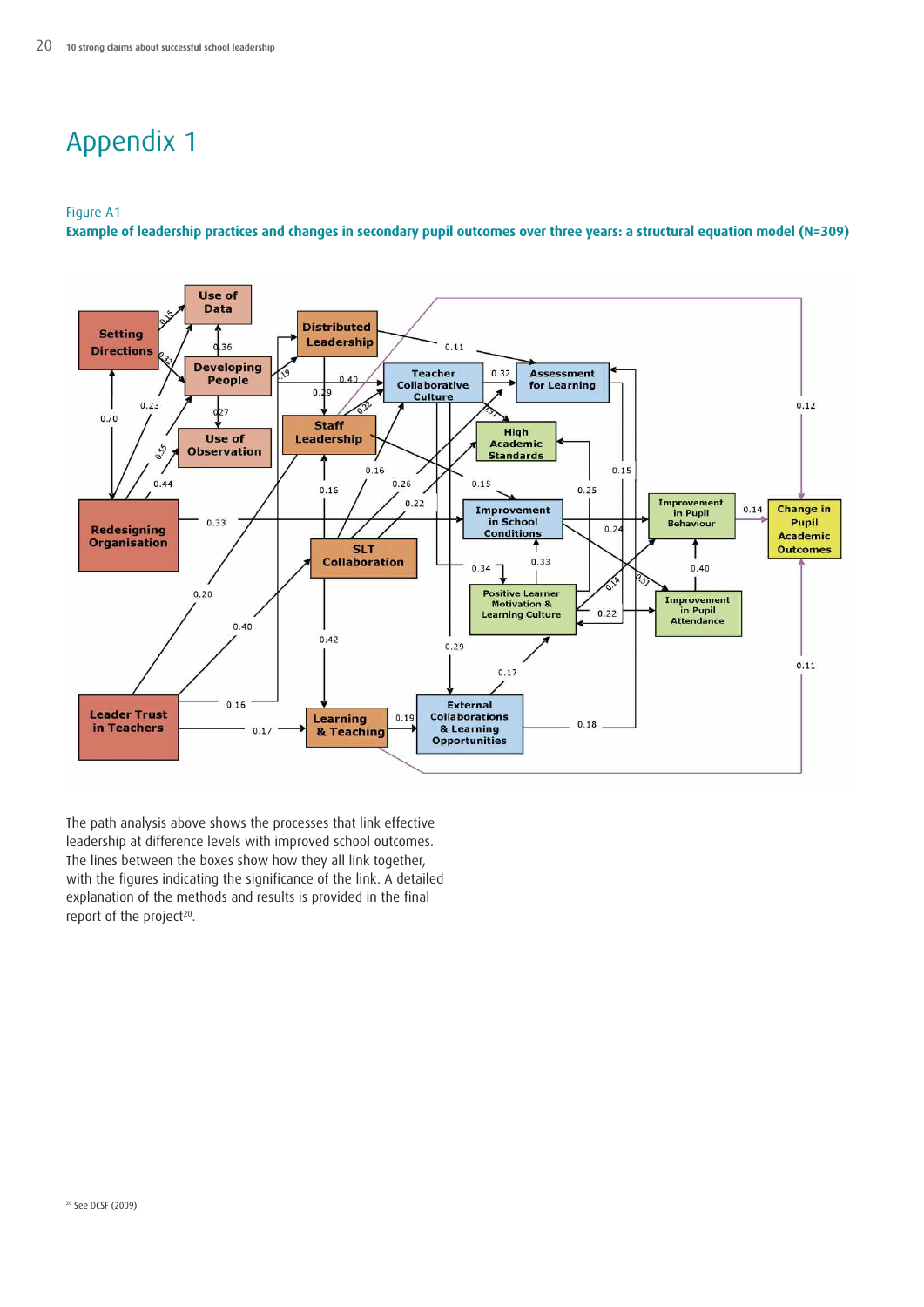# <span id="page-22-0"></span>References

Bryk, A S & Schneider, B L, 2002, Trust in Schools: <sup>A</sup> Core Source for Improvement, New York, Russell Sage Foundation Publications

Creemers, B P M & Reezigt, G J, 1996, School level conditions affecting the effectiveness of instruction, School Effectiveness and School Improvement, 7, 197–228

Day, C & Leithwood, K (eds) 2007 Successful school principal leadership in times of change: International Perspectives, Dordrecht, The Netherlands, Springer

DCSF, 2009, The Impact of School Leadership on Pupil Outcomes, research report DCSF-RR108, Nottingham, Department for Children, Schools & Families

Gordon, M & Louis, K S (2009) Linking parent and community involvement with student achievement: Comparing principal and teacher perceptions of stakeholder influence, American Journal of Education, 116(1), 1-31

Harris, A (ed) 2009, Distributed leadership, Dordrecht, The Netherlands, Springer

Harris, A, 2008, Distributed knowledge and knowledge creation. In K Leithwood, B Mascall & T Strauss (eds) (2008) Distributed leadership according to the evidence, 253–66, New York, Routledge

Jacobson, S L, Johnson, L, Ylimaki, R & Giles, C, 2005, Successful leadership in challenging US schools: Enabling principles, enabling schools, Journal of Educational Administration, 43(6), 607–18

Leithwood, K & Sun, J P, 2009, Transformational school leadership effects on schools, teachers and students. In W K Hoy & M DiPaola (eds) Studies in School Improvement, 1-22, Charlotte, NC: Information Age Publishers

Leithwood, K, 2008, Should educational leadership focus on best practices or next practices? Journal of Educational Change, 9(1), 71–5

Leithwood, K, Mascall, B & Strauss, T (eds) 2008, Distributed leadership according to the evidence, New York, Taylor & Francis

Leithwood, K & Mascall, B, 2008, Collective leadership effects on student achievement, Educational Administration Quarterly, 4, October 2008, 529-561.

Leithwood, K, Mascall, B, Strauss, T, Sacks, R, Memon, N, Yashkina, G, 2007, Distributed leadership to make schools smarter: Taking the ego out of the system, Leadership and Policy in Schools, 6(1), 37–68

Leithwood, K, Day, C, Sammons, P, Harris, A & Hopkins, D, 2006, Seven strong claims about successful school leadership, Nottingham, National College for School Leadership

Louis, K S, 2007, Trust and improvement in schools, Journal of Educational Change, 8, 1–24

Louis, K, Leithwood, K, Wahlstrom, K, Anderson, S, Mascall, B, 2009, Learning from leadership: Investigating the links to student achievement: Final report of research to the Wallace Foundation, New York, Wallace Foundation

Marks, H & Printy, S, 2003, Principal leadership and school performance: An integration of transformational and instructional leadership, Educational Administration Quarterly, 39(3), 370–97

PricewaterhouseCoopers, 2007, Independent Study into School Leadership: <sup>A</sup> report for the DfES, research report 818A, Nottingham, Department for Education & Skills

Robinson, V, Hohepa, M & Lloyd, C, 2009, School Leadership and Student Outcomes: Identifying What Works and Why. Best Evidence Syntheses Iteration (BES), Ministry of Education, New Zealand [online http://educationcounts.govt.nz/goto/BES accessed 3 March 2010]

Sammons, P, 2007, School effectiveness research and equity: Making connections, London, Centre for British Teachers

Stringfield, S, Reynolds, D & Schaffer, E C, 2008, Improving secondary students' academic achievement through <sup>a</sup> focus on reform reliability: Four and nine year findings from the High Reliability Schools project, London, Centre for British Teachers

Wahlstrom, K & Louis, K S, 2008, How teachers experience principal leadership: the roles of professional community, trust, efficacy, and shared responsibility, Educational Administration Quarterly, 44, 458–95

Woolfolk Hoy, A, Hoy, W K, Kurz, N, 2008, Teachers' academic optimism: The development and test of a new construct, Teaching and Teacher Education, 24(4), 821–35